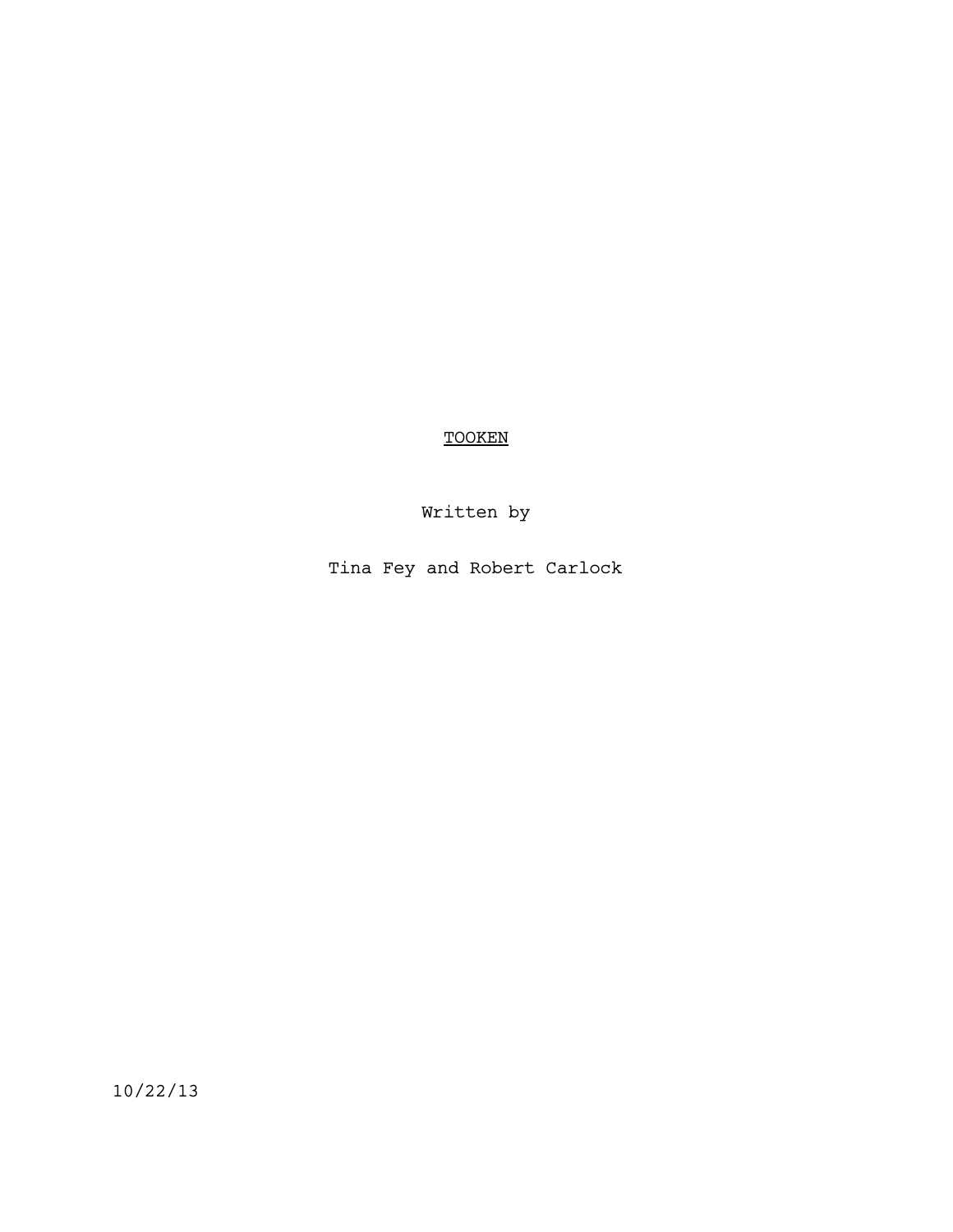### ACT ONE

FADE IN:

INT. WINDOWLESS ROOM - DAY

We start CLOSE ON the hopeful face of our heroine, KIMMY SCHMIDT (ELLIE KEMPER). PULL BACK to REVEAL she's staring at an artificial Christmas tree covered with homemade ornaments.

KIMMY

Merry Christmas, Sisters!

CLARISSE (40) joins her. Behind them, CYNDEE (29) sits crossstitching. They wear long skirts and high-necked blouses.

> CYNDEE 'Tis beautiful, Sister Kimmy.

She crosses over with DONNA MARIA (27) and GRETCHEN (32).

KIMMY Now which one of you guys hath been chosen as my Secret Santa?!

**GRETCHEN** We canst not tell, Sister Kimmy! Then 'twouldn't be secret! Duh!

The women laugh. (When Cyndee laughs we see she has a mouth full of rusty broken braces.) Kimmy hums a note and they start a lovely, harmonized "Christmas carol".

> KIMMY/THE OTHER WOMEN APOCALYPSE, APOCALYPSE/WE MADE OUR JESUS ANGRY --

There's a LOUD BANG on the reinforced metal door to the room. The lights on the tree flicker. The women react, terrified.

> KIMMY Oh no! Fire Monsters!

An FBI SWAT TEAM bursts through the door.

SWAT TEAM GUY Let's go, let's go! (into walkie) We found them!

SMASH CUT TO: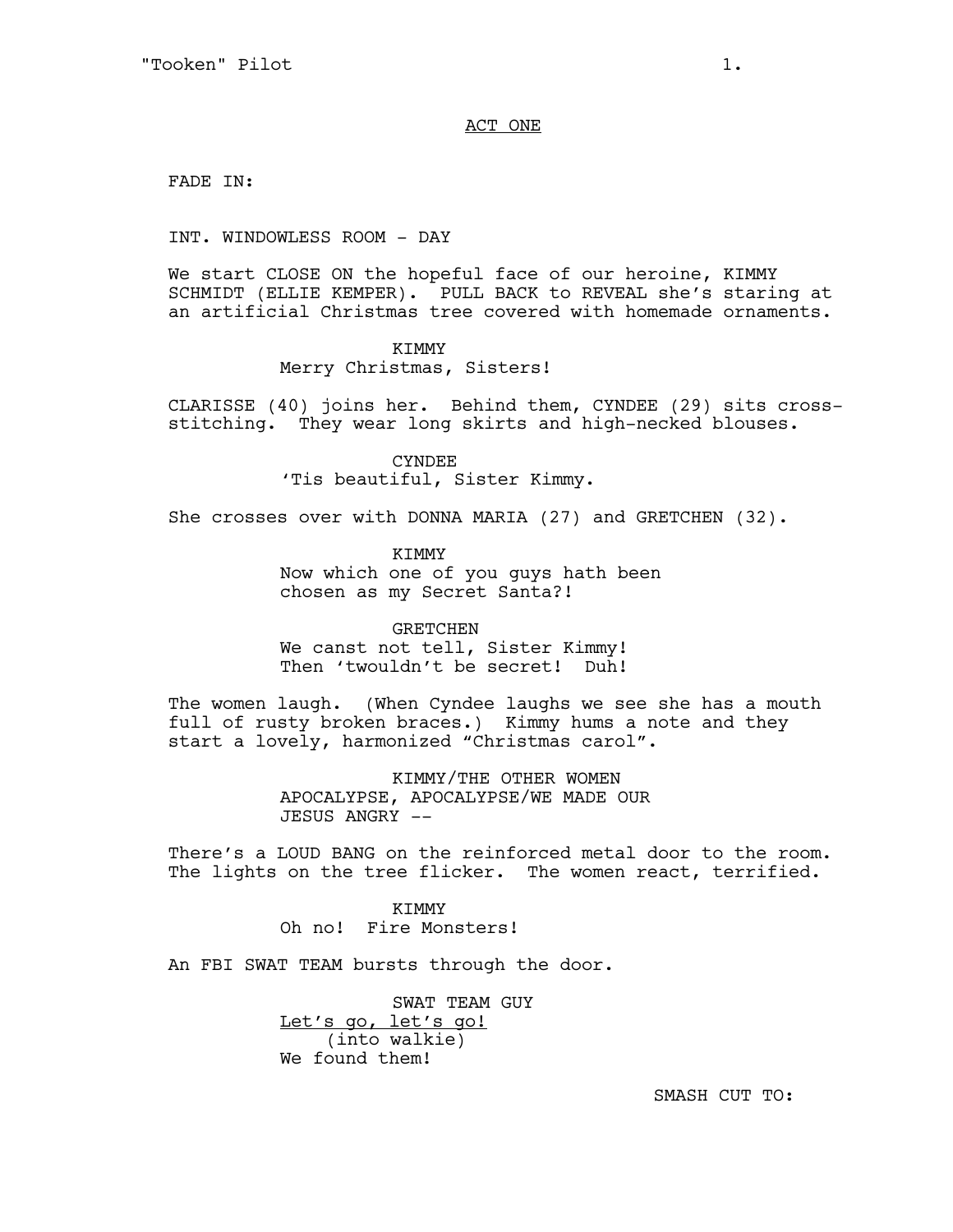EXT. POOR RURAL AREA - MOMENTS LATER

The women flinch in the blinding SUMMER sunlight as the officers pull them up through a metal hatch in a field.

> CYNDEE Kimmy, I think we counted the days wrong. It's not Christmas.

As other OFFICERS and MEDICAL PERSONNEL swarm the women, we PUSH IN ON Kimmy looking in wonder at the world around her.

> KIMMY (joyful, to herself) But it's here! It's all still here!

We PAN OFF her to a GROUP OF LOW-RENT BYSTANDERS and NEWS CREWS, watching all of this from across the road. A FEMALE REPORTER talks to our camera like it's a news camera.

> FEMALE REPORTER A miracle today in Durnsville, Indiana. Five women found alive, some missing as long as fifteen years --

> > CUT TO:

Now an AFRICAN-AMERICAN MALE REPORTER addresses our camera.

MALE REPORTER -- an underground Apocalypse cult run by self-proclaimed "messiah" Reverend Richard Wayne Gary Wayne --

We CUT TO a FF creepy mug shot of a wild-eyed, bearded man.

MALE REPORTER (V.O.) -- best known to Yelp users in this area as Durnsville's worst party clown.

FF photo of the same man in clown make-up. It's upsetting.

CUT TO:

An ASIAN FEMALE REPORTER in front of a beat-up mobile home.

ASIAN FEMALE REPORTER I'm here with a neighbor who watched the drama unfold. Mr. Bankston?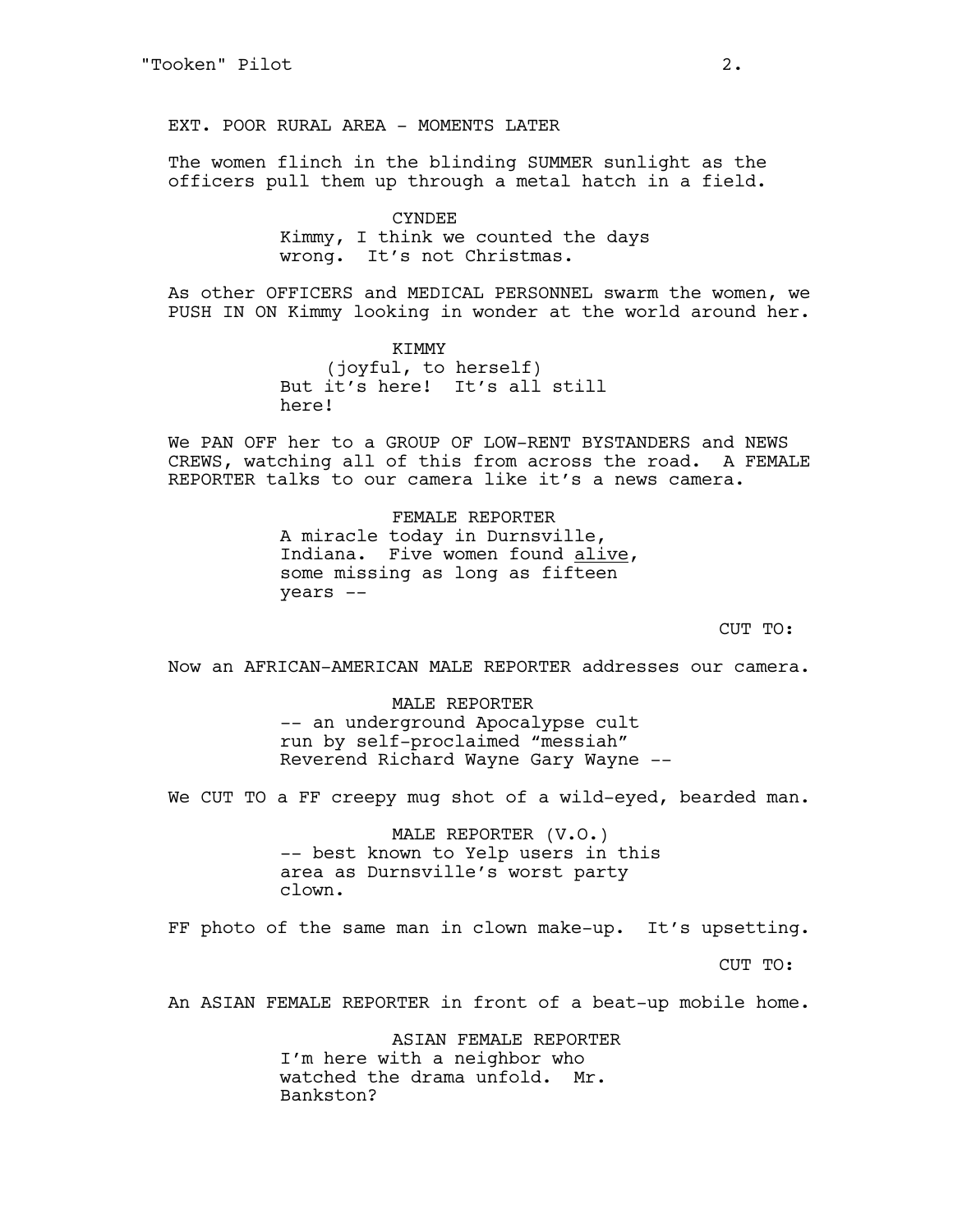The camera PANS TO a MIDDLE-AGED BLACK GUY in a very stretched-out banana yellow t-shirt.

# MR. BANKSTON What had happened was --

This interview immediately turns into an AUTO-TUNED VIRAL VIDEO (think Sweet Brown) full of JUMP CUTS to make rhymes. This song becomes our OPENING TITLES.

> MR. BANKSTON (CONT'D) THEM GIRLS GOT TOOKEN/I WAS CUTTING UP BIKE TIRES WITH MY GRANDSON WHEN OUTTA NOWHERE/FORTY HUNDRED POLICE VEHICLES CAME BOOKIN'/THEY WENT BUSTING IN THAT WEIRD OLD WHITE DUDE'S HOUSE/WE CALL HIM "SPIRAL EYES"/MY WIFE SAYS HE'S JUST A NERD./I SAY CULT!/I KNEW SOMETHIN' WAS UP 'CUZ I SEEN HIM IN TOWN AT PUBLIX BUYING FEMININE NAPKINS. WHO THAT FOR?!/THEM GIRLS GOT TOOKEN!/HE HAD THEM UNDERGROUNT/ THEY DID NOT WANT TO BE IN THERE/ THEY COME OUT THAT HOLE LOOKIN' AROUNT/LIKE A BUNCH OF PUNXSUTAWNEY PHILS/THEY WAS SHOOKEN/WHAT HAD HAPPENED WAS/TOOKEN.

> > CUT TO:

INT. TODAY SHOW SET - MORNING (TWO DAYS LATER)

MATT LAUER addresses camera.

MATT LAUER Joining me now for their first exclusive interview, just days after their decade-long ordeal came to an end, the Indiana Mole Women.

REVEAL the women on the couch in new "normal" clothes. (Except Gretchen who is still dressed in her cult outfit.)

> MATT LAUER (CONT'D) Welcome, ladies.

WOMEN Thank you./Thank you, Bryant./Hola.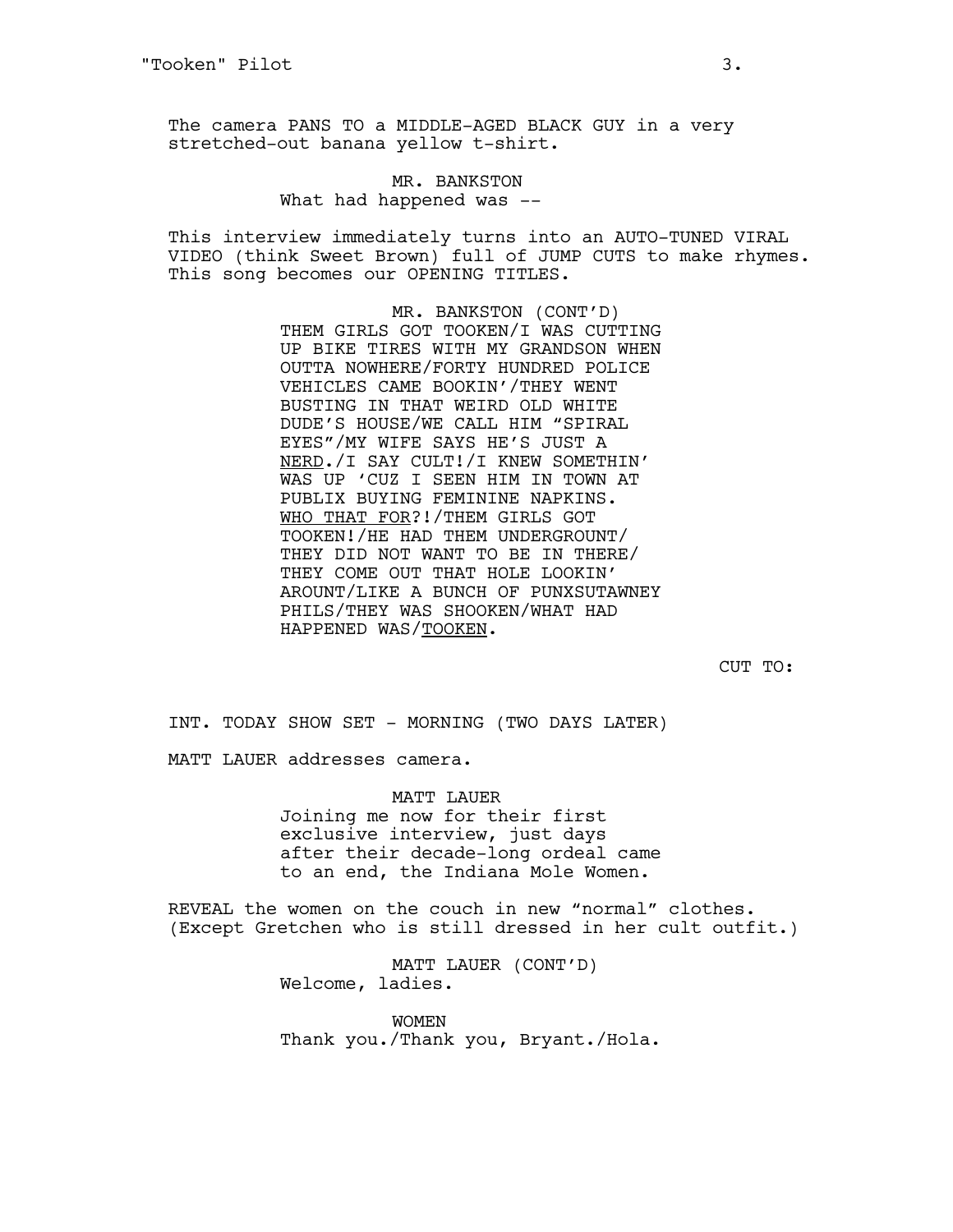MATT LAUER You were kept in a windowless underground bunker for over a decade. But you were being told by Reverend Richard Wayne Gary Wayne that it was for your own good. (smiling) Yes.

# KIMMY

Yes, Reverend Richard told us that there had been a nucular apocalypse and that the earth was scorched and there were lakes of fire and stuff.

#### GRETCHEN

(still brainwashed) And I believeth that this "rescue" is actually Reverend Richard testing us --

KIMMY/CLARISSE/CYNDEE/DONNA MARIA No, honey --/No, Gretchen./We've been over this --/Idiota.

MATT LAUER Cyndee, you were the first young woman to be abducted.

#### CYNDEE

Yes, I had waited on Reverend Richard a bunch of times at a Cracker Barrel I worked at, one night he invited me out to his car to see some baby rabbits. And I didn't want to be rude so... here we are.

# MATT LAUER

(nods, sympathetic) It's amazing what you can get women to do because they're afraid of being rude. (then)

Now, Kimmy, you were in eighth grade --

#### KIMMY

Ms. Byerly's homeroom, yes.

#### MATT LAUER

But your story didn't get the media attention it deserved because you disappeared during the final days of the Nagano Olympics --

KIMMY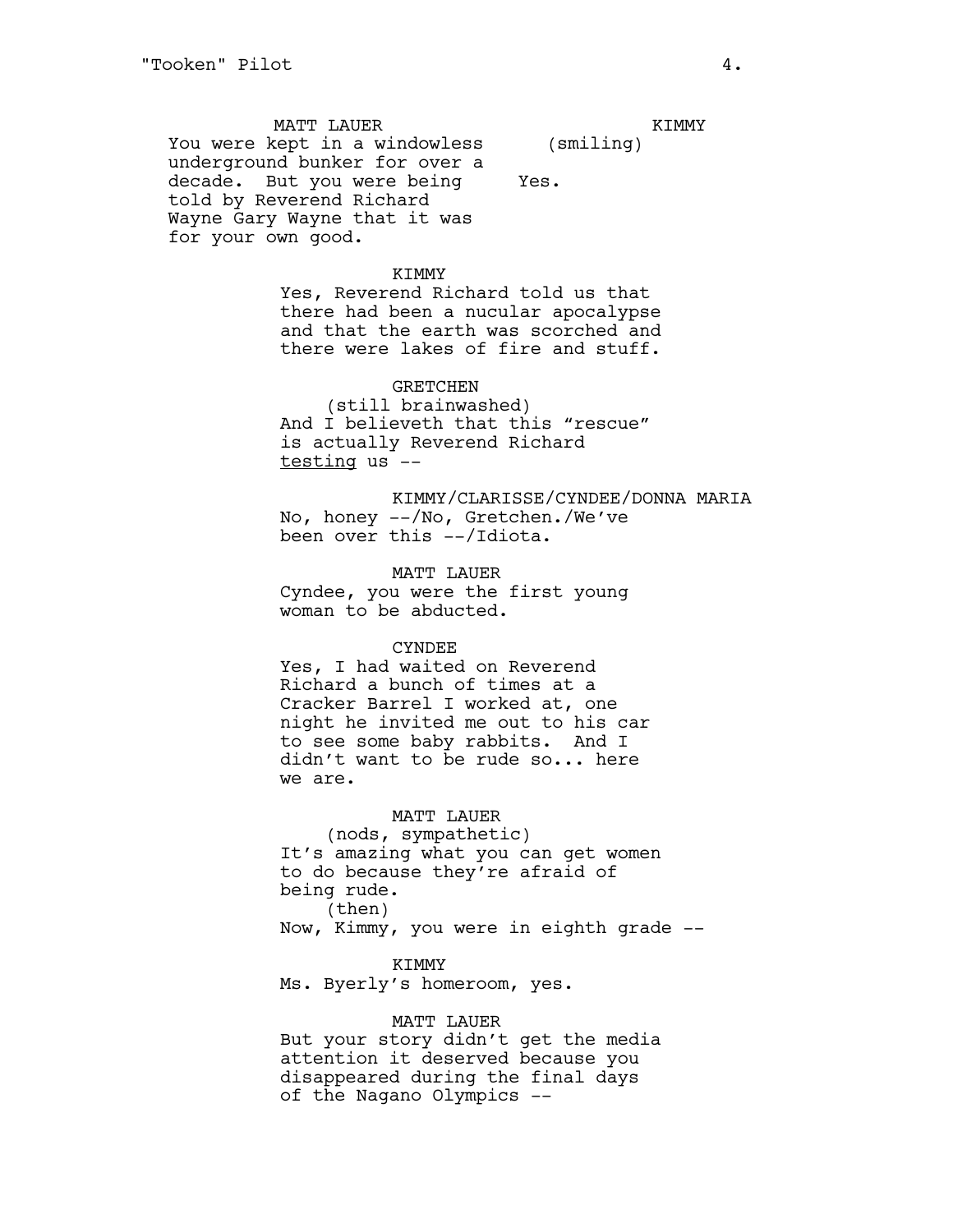KIMMY I know! Right before the figure skating finals! I'm so scared to ask but... did Tara Lipinski win?

MATT LAUER Uh, I believe she did.

KIMMY (genuinely happy for her) Oh yes!

Kimmy pumps her fist in excitement.

MATT LAUER And Clarisse, you're older than the other women.

> CLARISSE (put out)

Okay.

MATT LAUER Tell us how you were drawn into

Reverend Wayne's doomsday cult.

# CLARISSE

(embarrassed) Uhh, I was an agent with the Federal Bureau of Investigation, and in 2003, following a lead from a cashier at a local Publix, I went to question Reverend Wayne at his farmhouse. He pretty quickly disarmed me and locked me in an old refrigerator until my spirit was broken enough to be put in the room with the other women.

#### MATT LAUER

Donna Maria, you were working for a company called Merry Maids and were lured to the house thinking it was a  $\overline{\text{job}}$  --

DONNA MARIA

Si, Merry Maids.

# MATT LAUER

And in your fifteen years with these women, you still didn't learn to speak English?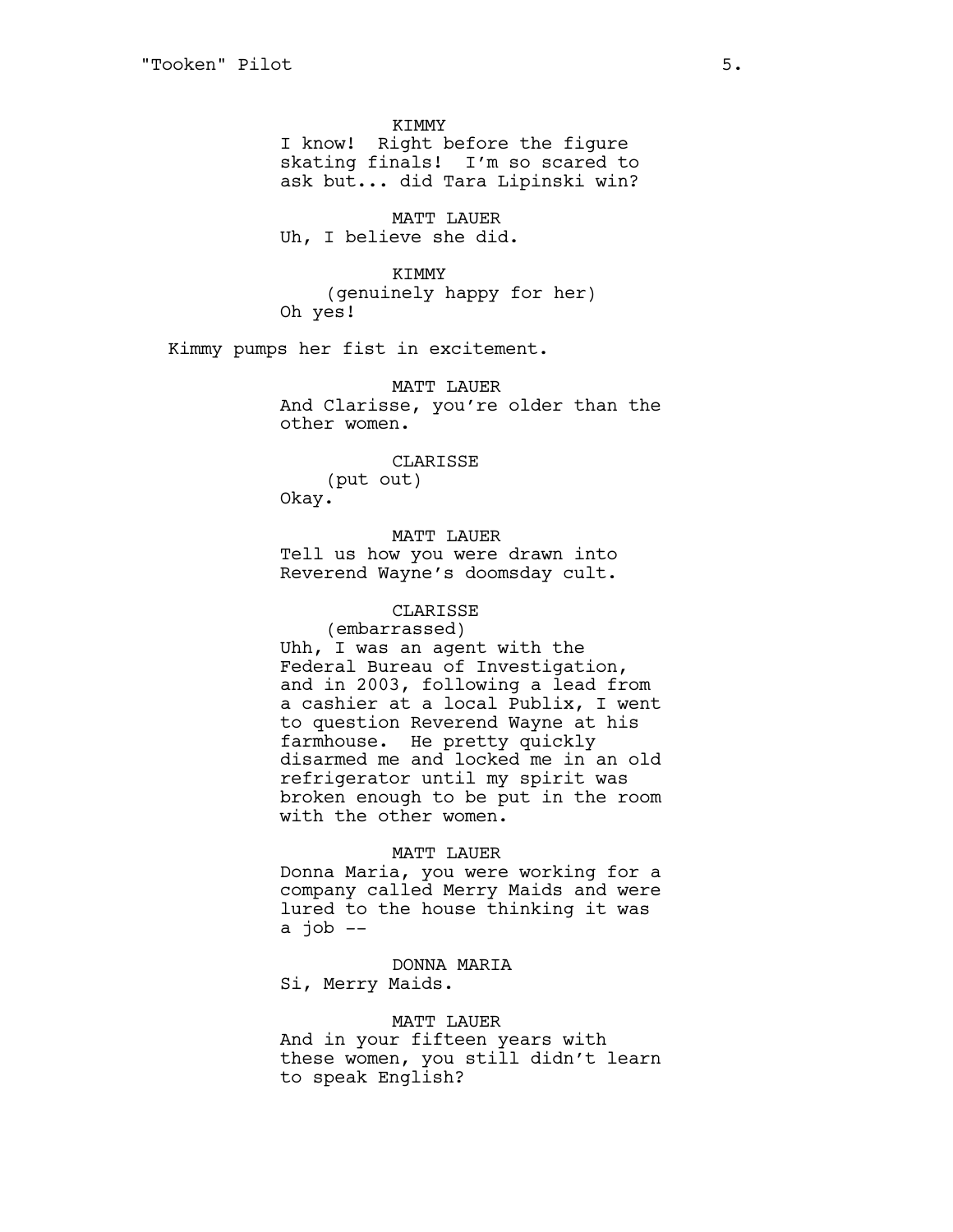DONNA MARIA Estos pajarones no quisieron saber nada de Español, so...

Subtitle: "These bitches didn't learn any Spanish, so..." The other women nod and smile, not understanding.

# MATT LAUER

Ladies, you've been given this amazing second chance at life. You have some money thanks to the Mole Women Fund --

CYNDEE Oh, everyone has been so generous. We got a hundred and eighty thousand dollars between us and one mini Cooper. I guess for us to share?

KIMMY/CLARISSE/DONNA MARIA Sure./Yeah./Si. Cooper Miniatura.

MATT LAUER So what's next? What do you do now?

CYNDEE (shrugs, beaten) Probably just go back to Durnsville. Get my braces off.

CLARISSE Go back to Indiana.

DONNA MARIA Voy a volver a Indiana. Trabajar por Merry Maids.

#### GRETCHEN

(to Matt, unsure) I'm married to you now, right? I go with you?

MATT LAUER Uh... no, Gretchen. (then) What about you, Kimmy?

We PUSH IN ON Kimmy, wheels turning. She goes to answer, then stops. A beat.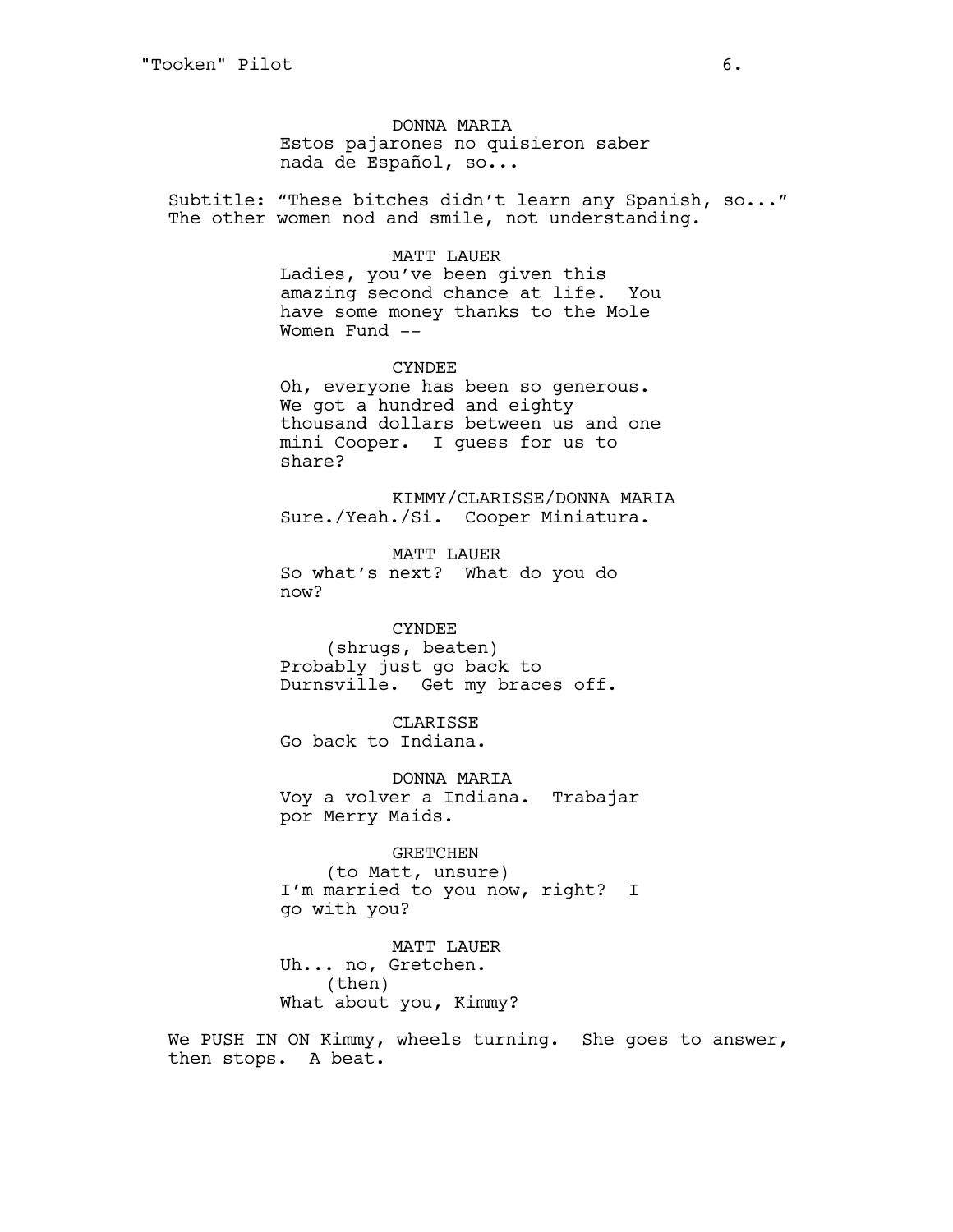# MATT LAUER (CONT'D) Kimmy, you speak English, right?

Everyone laughs. We linger on Kimmy's face as:

MATT LAUER (O.C) (CONT'D) When we come back, fall salad mistakes, plus one of the Mole Women gets an ambush makeover.

# SMASH CUT TO:

EXT. 30 ROCKEFELLER PLAZA - MINUTES LATER

The Mole Women are ushered out a side door. Gretchen now wears a makeover outfit and bangs. A TODAY SHOW PA hands out gift bags.

> TODAY SHOW PA (perfunctory) Thank you, victims. Good luck. Thank you, victims.

The Mole Women start getting into a waiting airport van. Kimmy holds back. Cyndee turns to her.

> CYNDEE Come on. We don't want to miss our flight.

KIMMY I'm not going back.

CYNDEE

What?

KIMMY I'm staying here.

GRETCHEN Sisters, if we're late, we shall anger Reverend Richard --

CLARISSE God dang it, Gretchen!

CYNDEE Kimmy, that's crazy. You've got a middle school education --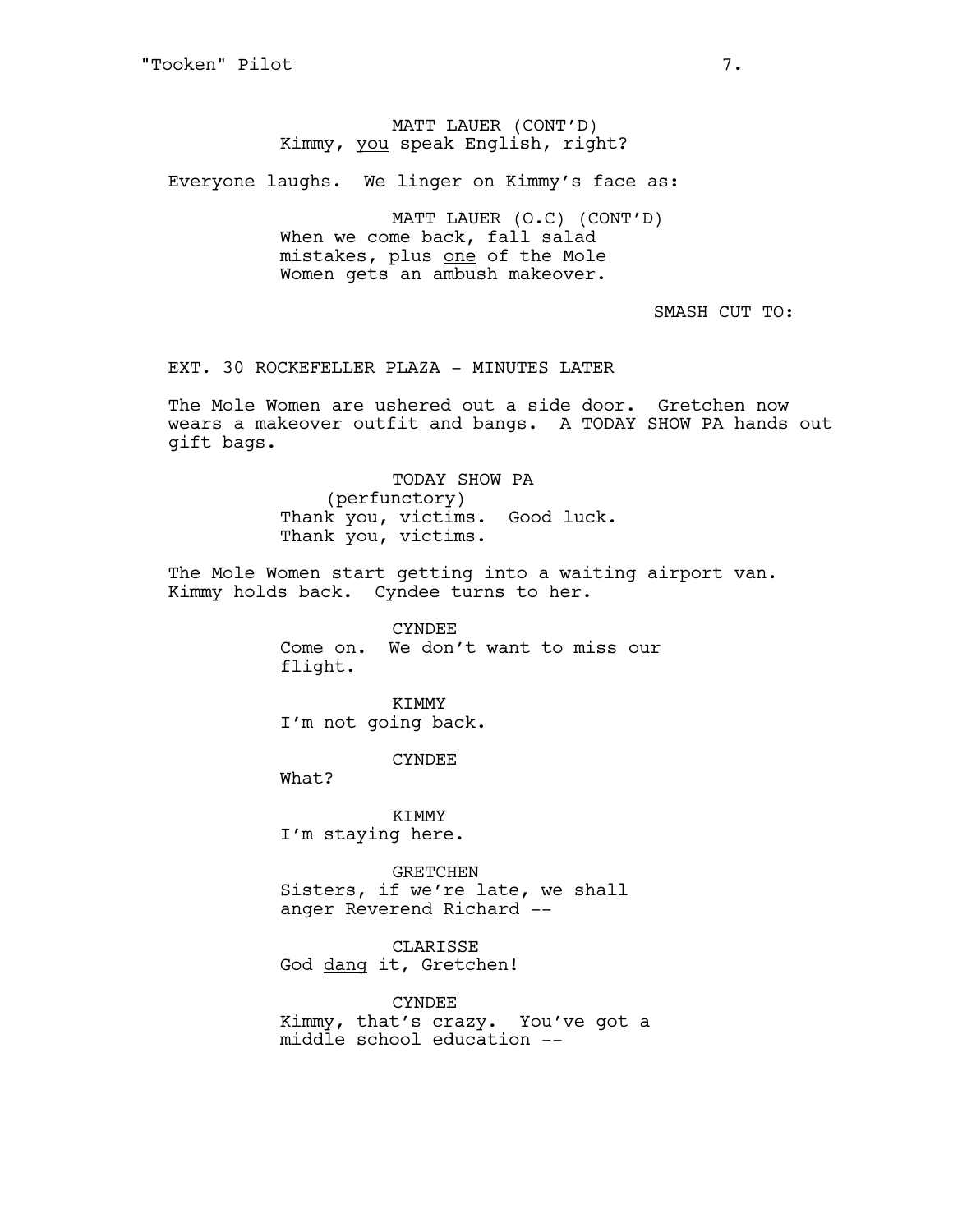**CLARISSE** You won't make it here. It's like Reverend Richard used to say to us. We're just --(in his scary deep voice) -- garbage!

KIMMY That's not true. We're not -- (in same scary voice) -- garbage -- (normal voice) -- we're human beings. I have to get my life back. Everybody in Durnsville is always gonna look at me like I'm a victim. And that's not what I am!

Kimmy grabs an old, purple kids' backpack from the van with "KIMMY" embroidered on it. Cyndee studies her, then:

> CYNDEE If you're really going to do this, take some of my Mole Fund money.

Cyndee gives Kimmy a wad of cash out of her purse.

CYNDEE (CONT'D) I mean a pop here is like five dollars.

KIMMY Stay with me, Cyndee.

CYNDEE (beat, small) I can't. I'm broken.

Cyndee gets in the van, then turns back around.

CYNDEE (CONT'D) Also, I'm your Secret Santa.

She hands her a small gift wrapped in brown paper, then shuts the door. The van pulls away. Kimmy looks around her at New York. A joyful, excited grin slowly creeps across her face.

FADE OUT.

### END OF ACT ONE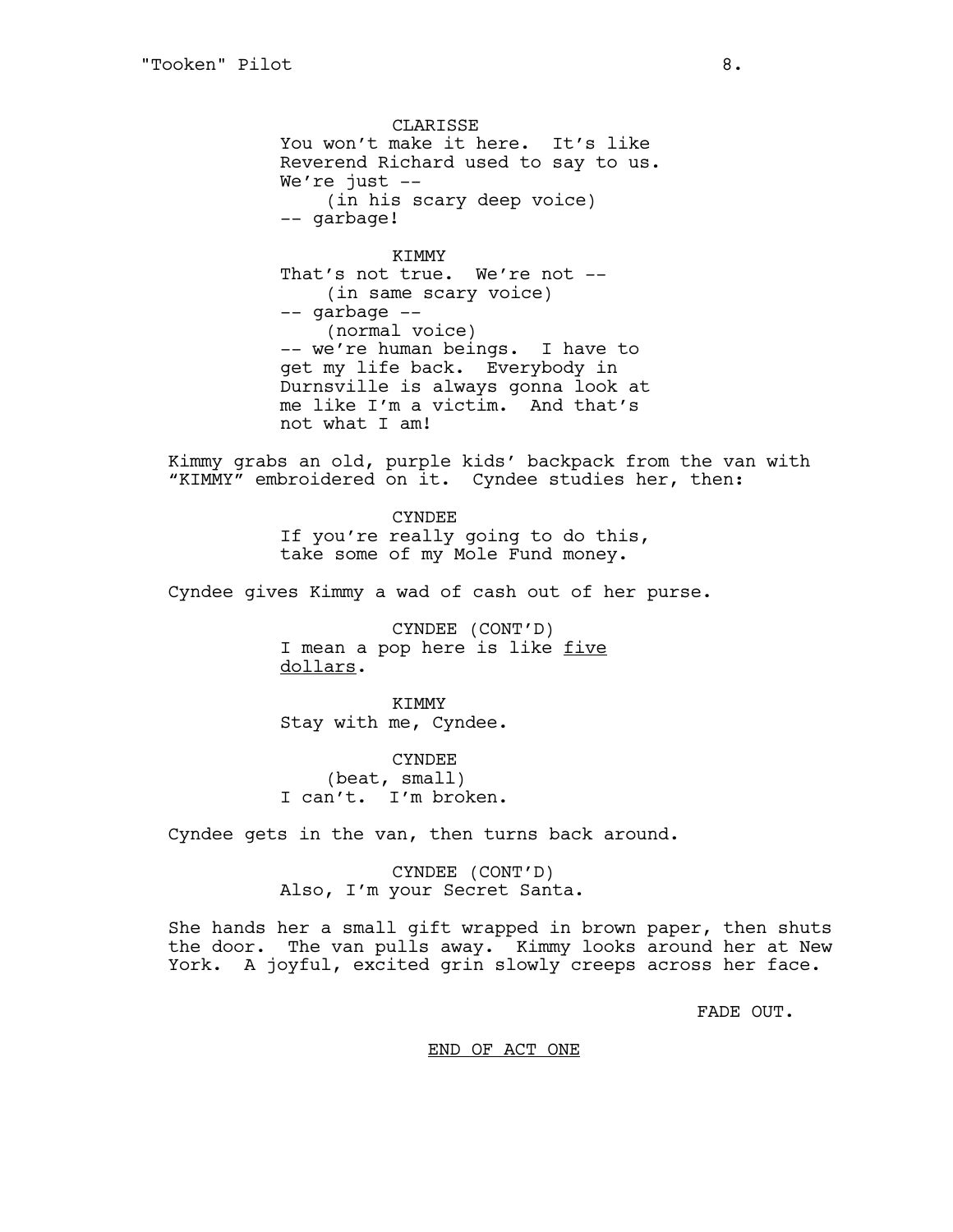ACT TWO

FADE IN:

INT. NICE RESTAURANT - A LITTLE LATER

A midtown white tablecloth place. Kimmy addresses a WAITER.

KIMMY Yes, I don't see it on the menu but I would love some children's vitamins smooshed in a hot dog bun?

She hands the waiter her menu. At a loss, he exits. At the table next to Kimmy, a GROUP OF YOUNG MANHATTAN LADIES is drinking white wine and bitching.

### MANHATTAN LADY

Why is it always, like, you're the smart one. You're the pretty one. Why are men always trying to put women in a box?!

KIMMY

(joining in) Tell me about it. And then sometimes they don't even poke air holes in the box. Men! (off their looks) I'm Kimmy. I just moved here.

CUT TO:

EXT. SAKS FIFTH AVENUE - A LITTLE LATER

As "Georgy Girl" (The Seekers) plays, Kimmy walks by Saks Fifth Avenue. She stops to admire the gowns in the window, then smiles and heads inside. ON A CUT, she comes back out, dressed the same but now wearing colorful, light-up Skechers.

CUT TO:

EXT. CENTRAL PARK SOUTH - A LITTLE LATER

Kimmy marvels at the beauty of the park. She notices a carriage horse and pets it, lovingly, then whispers fiercely:

> KIMMY You deserve to be free.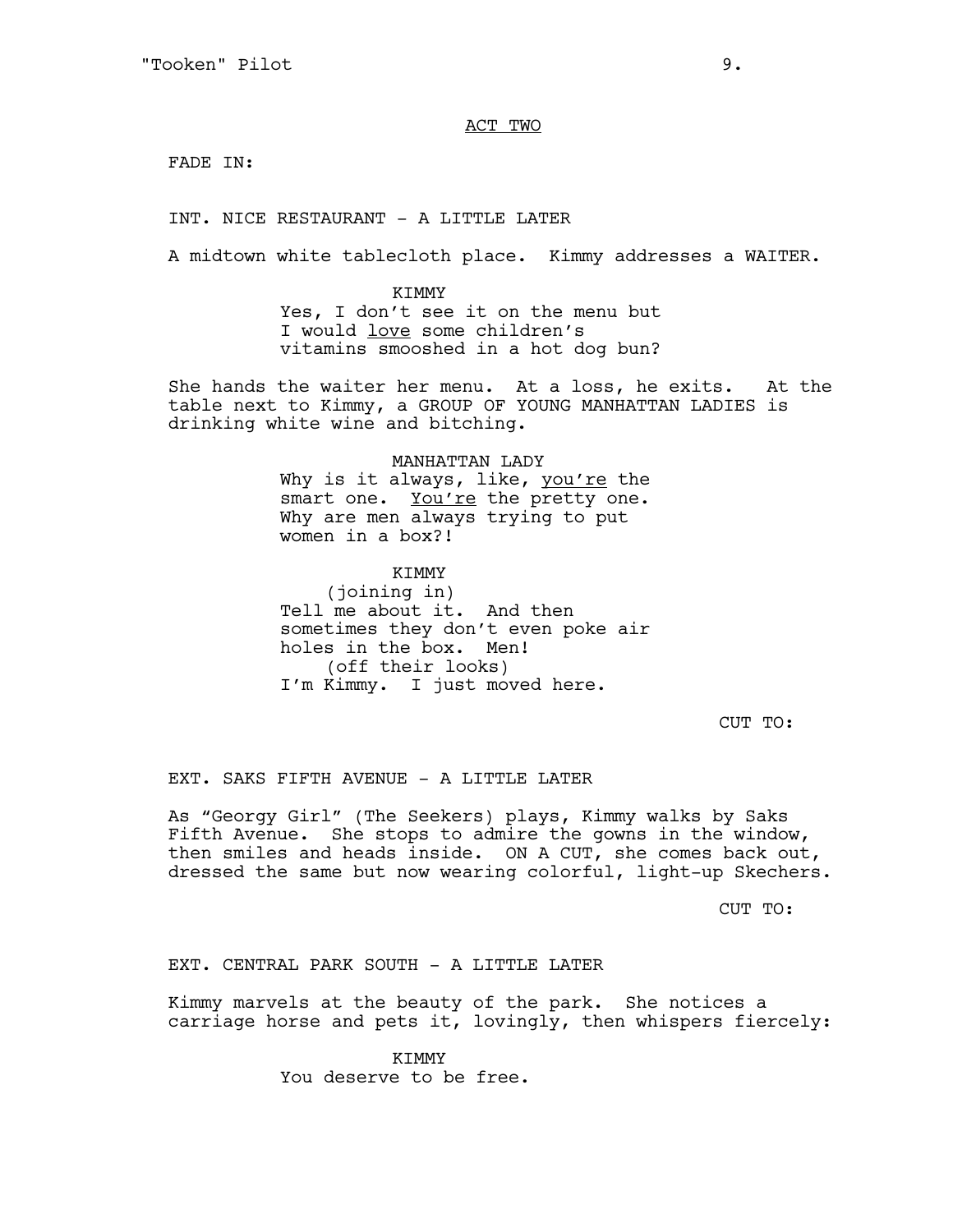She releases it from its harness and strolls away casually as the horse gallops off into the park. Kimmy smiles.

CUT TO:

#### EXT. BATTERY PARK - LATER

Kimmy looks across the water at the Statue of Liberty, so thrilled she applauds. She turns around, sees a MAN go by on a Segway. Even more thrilled, she applauds even harder.

CUT TO:

INT. 6 TRAIN - A LITTLE LATER

Kimmy rides the subway for the first time, thrilled. She can't believe her fellow PASSENGERS look tired and bored.

> KIMMY This is amazing! It's like Disneyland... I bet!

> > CUT TO:

EXT. SPANISH HARLEM STOOP - A LITTLE LATER

Kimmy sits down to tend to a blister. Just then, a screaming fight erupts from inside the brownstone. TITUS, 30s, and his boyfriend, TERRENCE, 20s, emerge from the basement apartment. Terrence carries some trash bags full of clothes to a waiting car-service car.

> TITUS Fine. I don't need you! I never needed you!

TERRENCE Good luck paying for this apartment without me, you parasite!

TITUS How dare you?! I am a Future Broadway Legend! You do nails, Terrence. You are not a doctor. You do nails!

Titus pulls Terrence's clothes out of the bags, throwing them everywhere. Terrence has to run around and pick them up.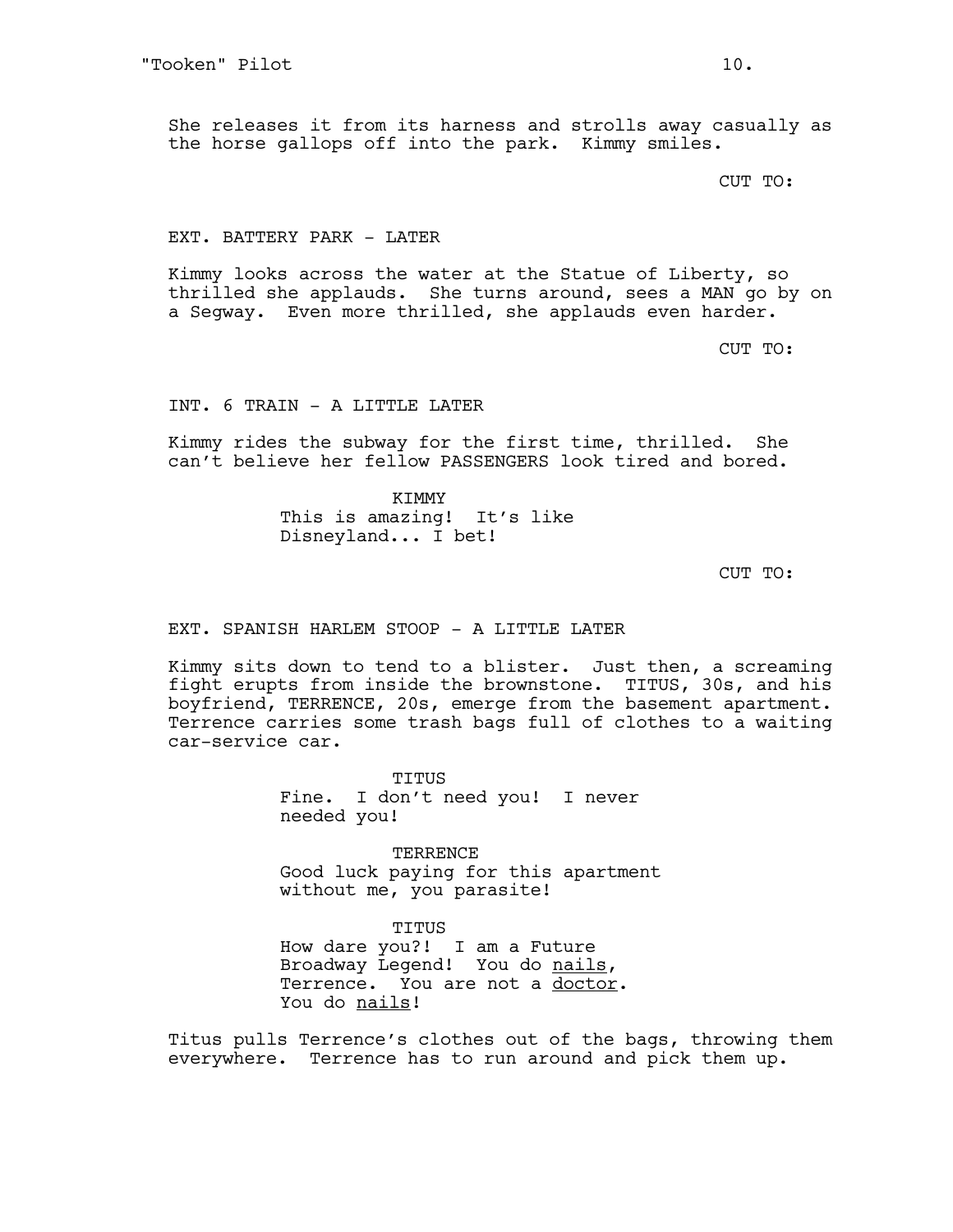TERRENCE I am so sick of your ridiculousness.

Titus clocks Kimmy watching all this. She gives him a goony, friendly smile. He can't reciprocate.

TITUS

Are you forgetting you once told me you loved me on the microphone at Jay and Derek's fragrance swap party?!

TERRENCE That was before your broke ass spent my food money on old Barbies!

TITUS Vintage Barbies, you barbarian! They inspire me. I am an artist.

TERRENCE Artists actually make art, Titus. You make nothing. You do nothing. (then, cold) My sister was right. You're garbage.

Titus reacts, hurt and offended, as Kimmy leaps to her feet in an impressive rage.

> KIMMY No he is not! He is not -- (scary voice) -- garbage! (then, normal voice) He's a human being!

Titus takes her in. Who the eff is this person? Terrence gets in his car and it pulls away.

> TITUS (sincere) Thank you, white weirdo.

He exits back into the basement.

CUT TO: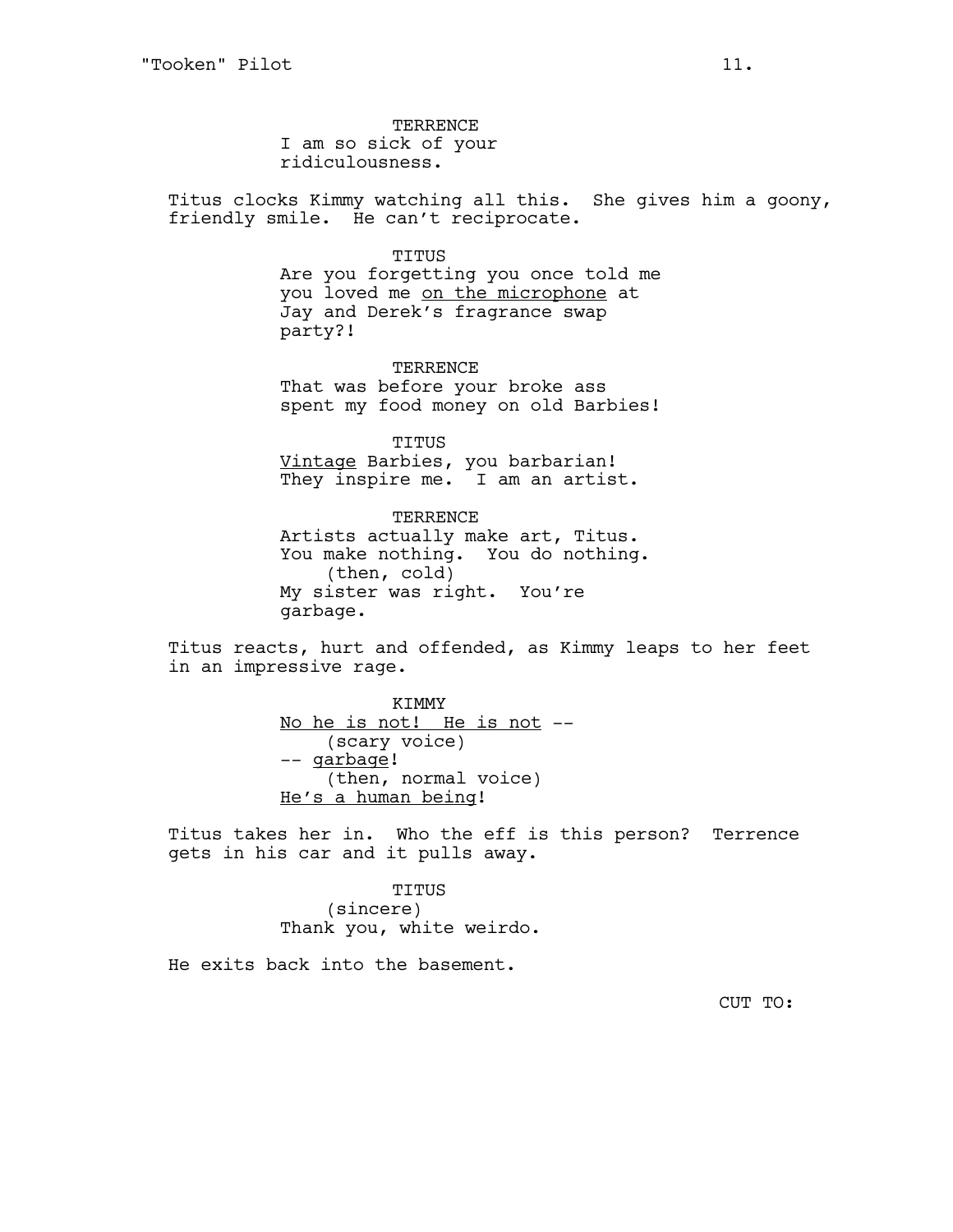EXT. PUBLIC MIDDLE SCHOOL PLAYGROUND - LATER

Kimmy lingers by a middle school playground watching SEVENTH GRADERS play. That's where her life stopped. She notices a small group of girls doing a hand jive and lights up.

CUT TO:

EXT. PUBLIC MIDDLE SCHOOL PLAYGROUND - MOMENTS LATER

Kimmy is now doing a hand jive with the girls. They don't seem to care but a TEACHER marches up, stern.

> TEACHER Excuse me. Are you a parent here?

KIMMY (realizing) Oh. No. Sorry.

She walks away, a little somber.

CUT TO:

INT. PUBLIC LIBRARY - A LITTLE LATER

The sun is setting. Kimmy approaches the information desk where a LIBRARIAN is reading a magazine.

> KIMMY Excuse me, where would I find a list of places to live in New York? Periodicals or Reference or...?

The librarian points to a row of old computers mostly being used by HOMELESS GUYS.

> LIBRARIAN Soon as a computer frees up you can look online.

# KIMMY

(no idea) Online. Yes.

LIBRARIAN Maybe try Craig's List? Or just google "New York roommates". KIMMY Mmm. Yes. ("knowing") Gurgle. Sure.

The librarian looks at Kimmy's sweet face and takes pity.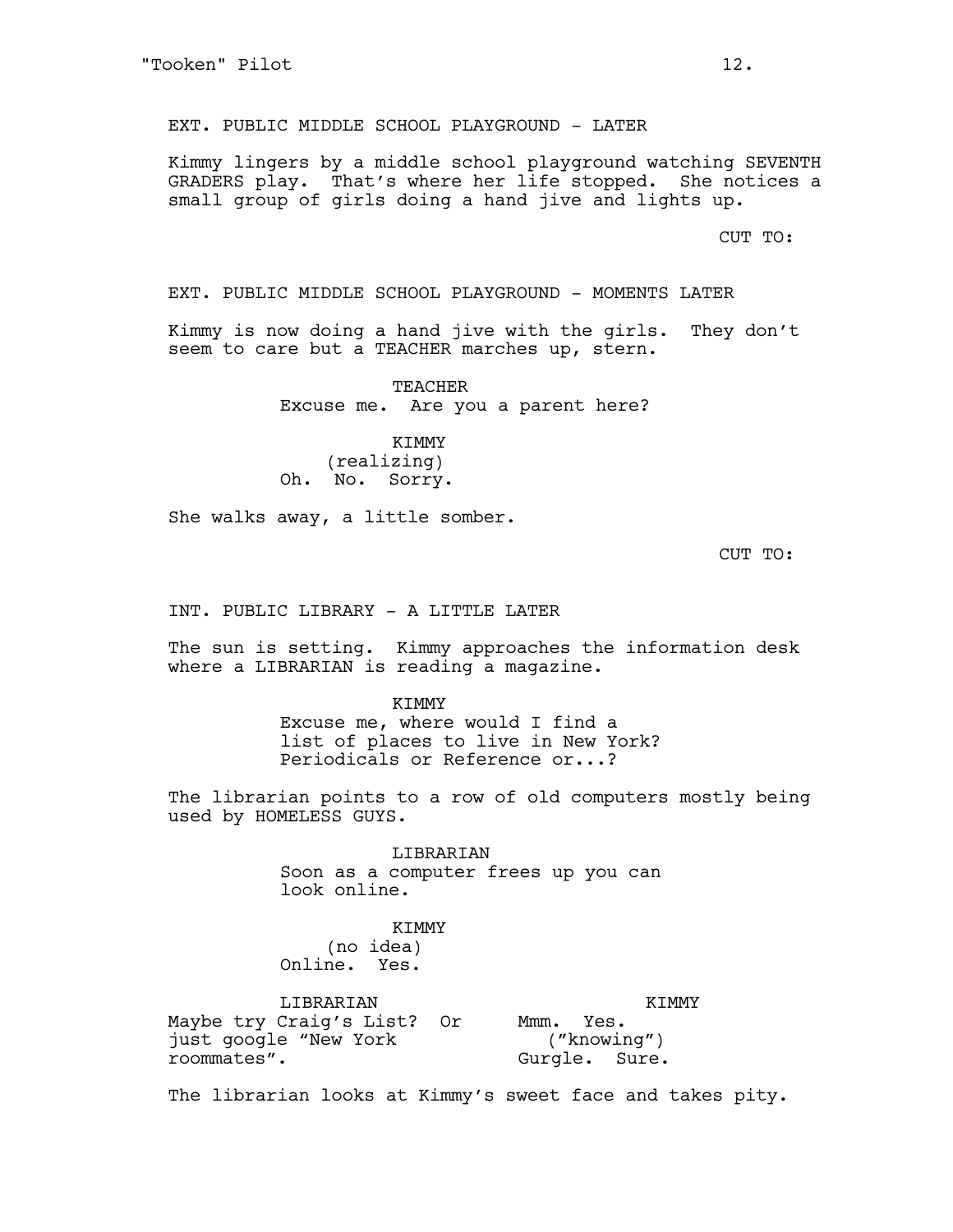LIBRARIAN But look, honey, you don't want to get in a situation where you're trapped living with some weirdo --

KIMMY

I really don't.

LIBRARIAN So maybe try to find a friend of a friend. You know anyone in New York?

KIMMY (thinks, then) Matt Lauer? (gasps) No! Other guy!

CUT TO:

EXT. SPANISH HARLEM STOOP - A LITTLE LATER

Kimmy walks with purpose back up to Titus' building to find him outside arguing with his landlord, SLOBODAN.

> TITUS I do not deal with you, Slobodan! Terrence is on a business trip! Let me in my door, please.

SLOBODAN You owe me fifty-six hundred, guy!

TITUS (talking over him) Because I'm withholding it! All of my drains are dysfunctional. I do not have proper window guards. My toilet is unstable. I saw a rat have babies in the trash room. I will call 3-1-1. SLOBODAN Screw you, guy! You pay me or I evict you!

Slobodan storms off. Titus turns to find a smiling Kimmy.

KIMMY

Hi.

TITUS Can I help you?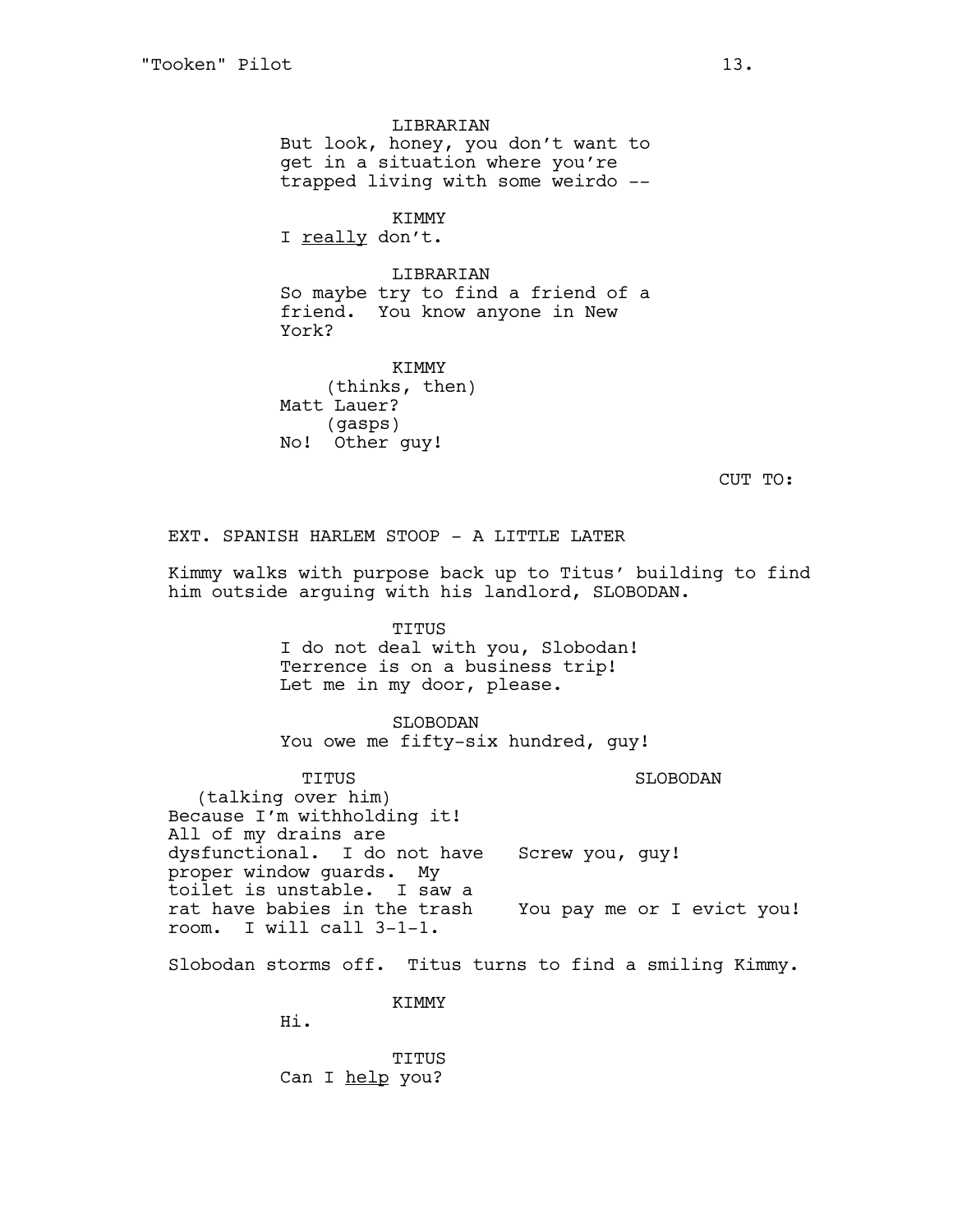KIMMY I can be your new roommate.

TITUS Caucasia, please.

Titus starts to exit. Kimmy opens a side pocket on her backpack and takes out an enormous wad of cash.

# KIMMY

I have money.

Alarmed, Titus guides her down the steps to his front door.

TITUS Girl, don't wave money around in New York City. Richard Giuliani is dead and gone!

## KIMMY

Look, I know you need a roommate. And I'm gonna be honest. I don't even have a place to stay tonight.

Titus takes this in, stares at the money, then:

TITUS I will let you stay one night. For three thousand dollars.

#### KIMMY

Two nights. For five thousand dollars!

She folds her arms, confident in her negotiating. Titus tries to process who's scamming whom here. Then:

> TITUS Plus a six hundred dollar security deposit.

Kimmy nods and happily counts out the money. She hands it over and heads for the door. Titus stops her.

> TITUS (CONT'D) Hold up, Strawberry Shortcake. I don't know you from Who-Shot-John. I will need to intra-view you before I let you in this apartment.

KIMMY Oh, sure, okay.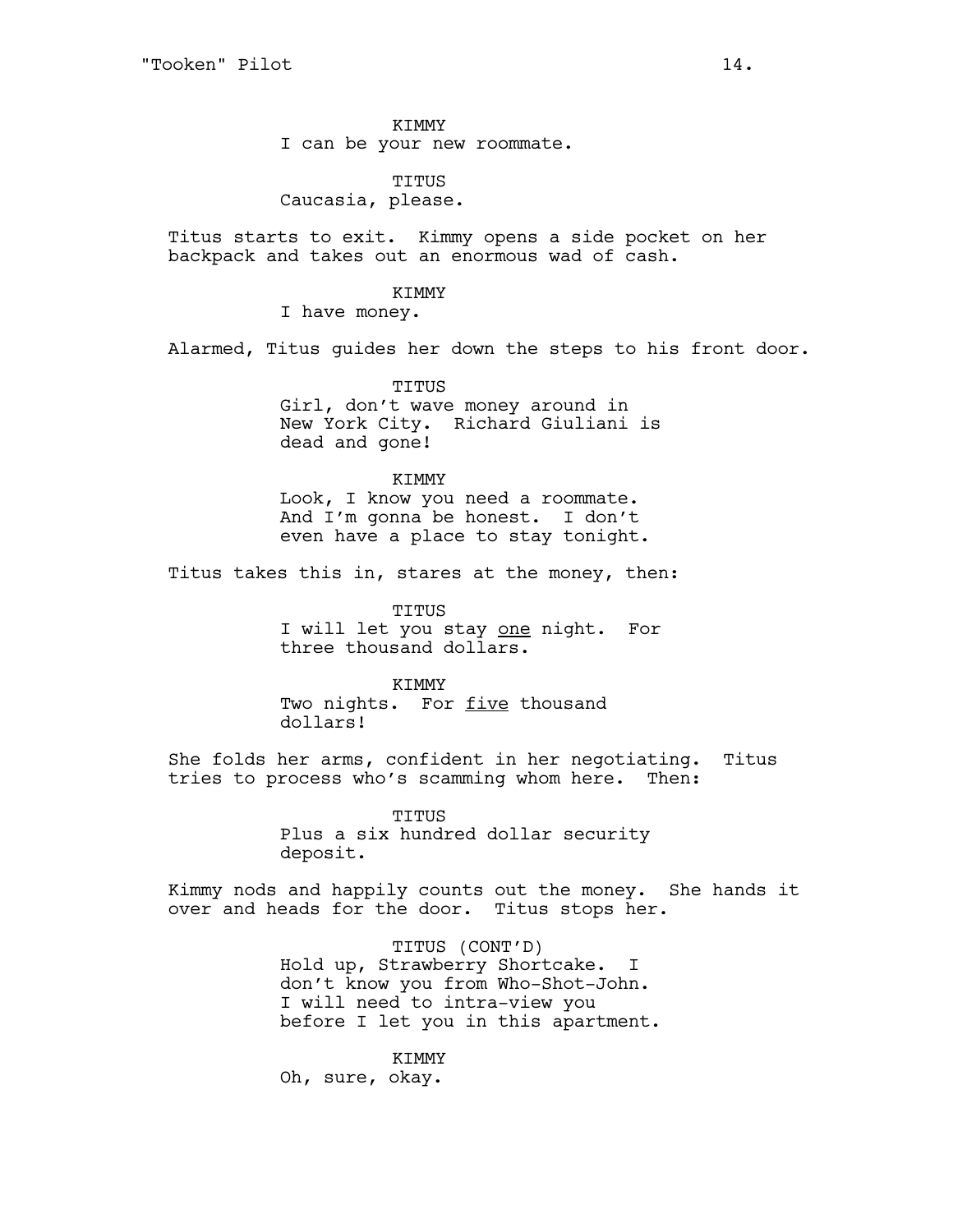TITUS ("professional") Are you a smoker? Do you have chirren? No. No.

TITUS Are you shady? Are you into any shady business?

KIMMY I don't think so.

TITUS Lemme see your pupils.

She opens her eyes wide and could not look more childlike and innocent. Unable to think of any more tests, he lets her in.

CUT TO:

INT. TITUS' BASEMENT APARTMENT - CONTINUOUS

Kimmy takes in the eclectic, overstuffed apartment. Thrift store furniture, fabrics draped everywhere, dozens of vintage Barbies on a crappy étagère. In a bedroom she sees a highend robot costume.

> KIMMY Is that a real robot? Do people have robots now?

> > TITUS

What?

KIMMY (quickly) Nothing.

TITUS (shutting door) That's my room. You will be in my office. It's very cozy.

He leads her to an impossibly small nook with nothing in it but a trash-picked rolling office chair and an exercise mat that's too big for the space. Kimmy reacts, excited.

> KIMMY This is plenty of space! (measuring with her arms) It's two Gretchens by a Cyndee. (MORE)

KIMMY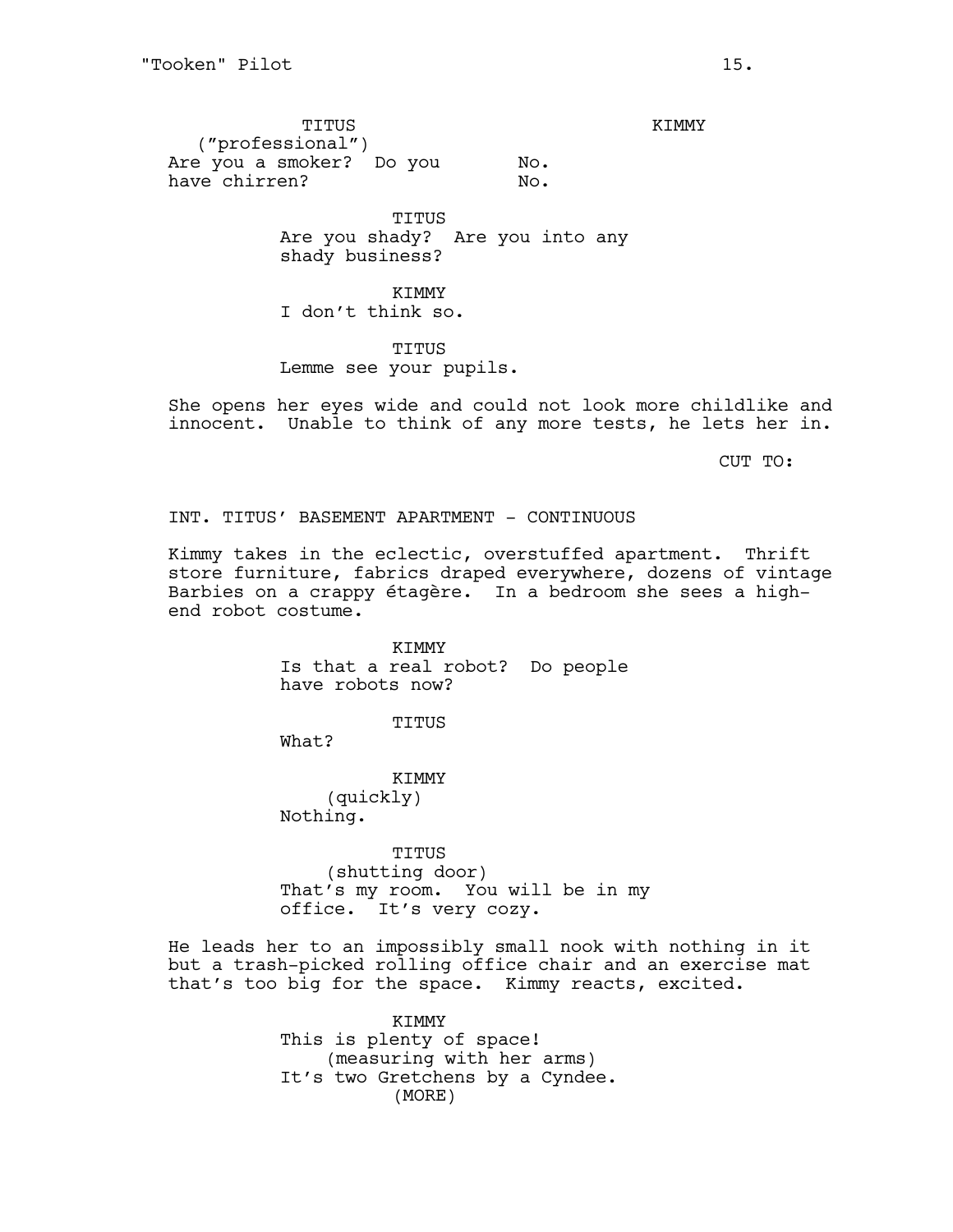(noticing, amazed) A window! KIMMY (CONT'D)

She crosses to some venetian blinds and lifts them up with her hands, revealing a tiny street level window.

> KIMMY (CONT'D) (drops blinds, noticing) And it has this!

She repeatedly opens and closes the plastic accordion door to her area like a child. Titus watches her, unsure.

TITUS

Mm-hmm.

Titus takes to the couch and watches as Kimmy "unpacks". She takes out two worn library books: a middle school history book and "The Babysitters Club Mystery #12: Dawn and the Surfer Ghost". She sets her Secret Santa present aside for real Christmas, then zips her bag back up.

> TITUS (CONT'D) Where's the rest of your stuff?

KIMMY Oh, this is it.

She enters the living area to put her books on Titus' bookshelf. He picks up her history book, confused.

> TITUS (reading title) "Black Hands, White Sails: The Story of African-American Whalers"?

> KIMMY Oh yeah, you're welcome to borrow it. I've read it a bunch of times. (off his look) It was Black History Month... the last time I was at the library.

He tosses the book aside and stares her down. A beat.

TITUS You got a secret.

KIMMY (caught) What?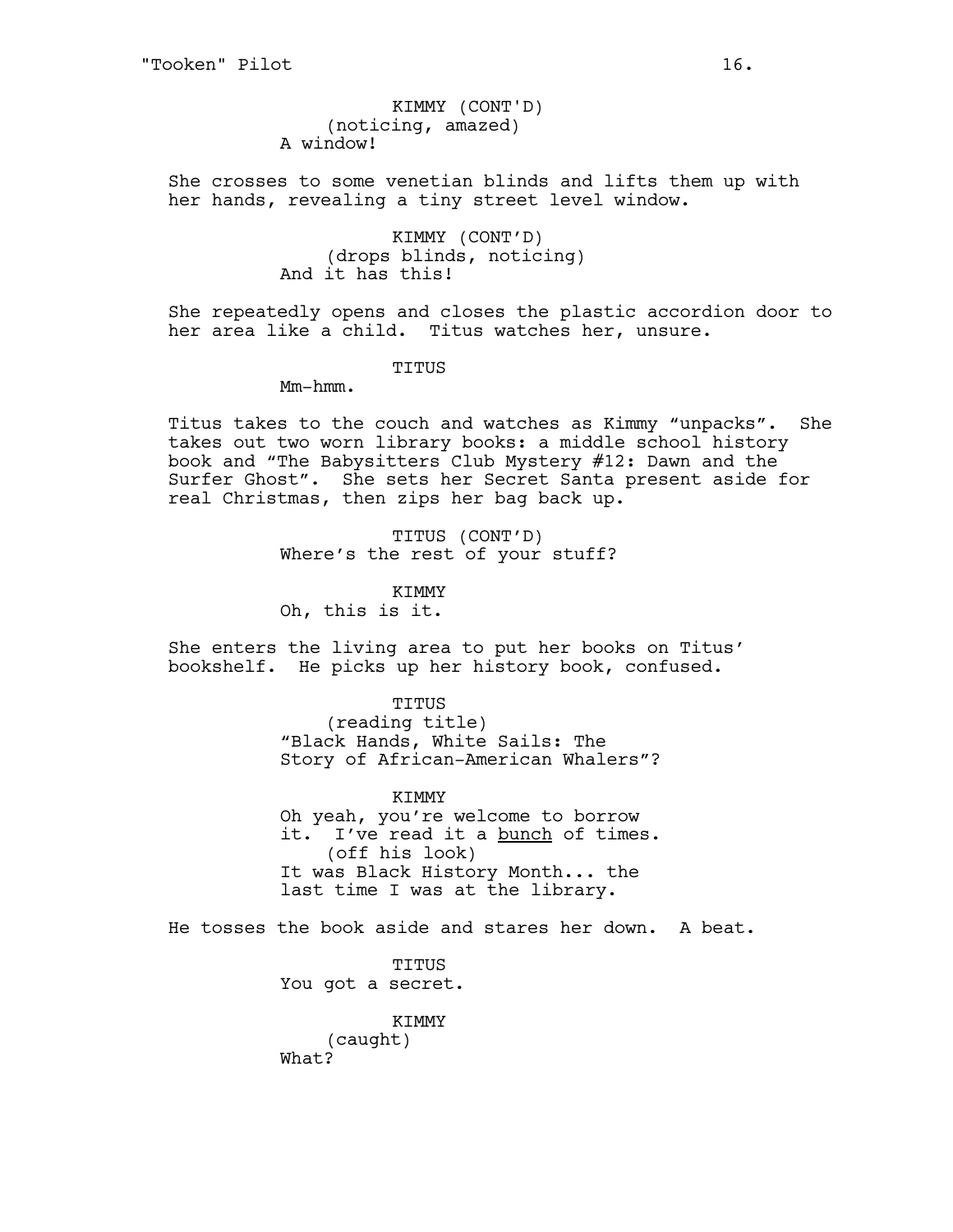TITUS You moved to New York today with no stuff, a backpack full of cash, and what is clearly a wig. Somebody in here got beans. Spill 'em! (off her silence) What. Is. Your. Deal.

Kimmy fidgets, caught. A beat. He's waiting.

KIMMY Okay. Yes. I have... a "secret." And it's kind of shocking.

TITUS (beat, "get on with it") Mm.

Kimmy closes her eyes and takes a deep breath, then:

KIMMY When I was in eighth grade, I was --(decides to lie) -- a very gifted figure skater. I practiced nine hours a day. When I became too awesome for my town, I was sent to Russia to train fulltime. But it was really bad there. They didn't let me use the phone. The hamburgers were made of horse meat. I was miserable... but I was a star. I even met the president, Boris Yeltsin, in the capital city of Moscow. They tried to brainwash me but I refused to be on their Olympic team. I skated my long program to "Born in the U.S.A." just to embarrass them. And then, right before the two thousand -- (does the math, unsure) -- fourteen Olympics I tore my knee up doing a triple Salchow and they finally sent me home because I was no use to them anymore. (then, with finality) But that's all in the past, Titus. I am no longer -- (Russian gibberish) -- "Shlostyuh Rasinovka Drago". ("translating") "The American Rose." I am just Kimmy Schmidt. And we are never to speak of this again. Never!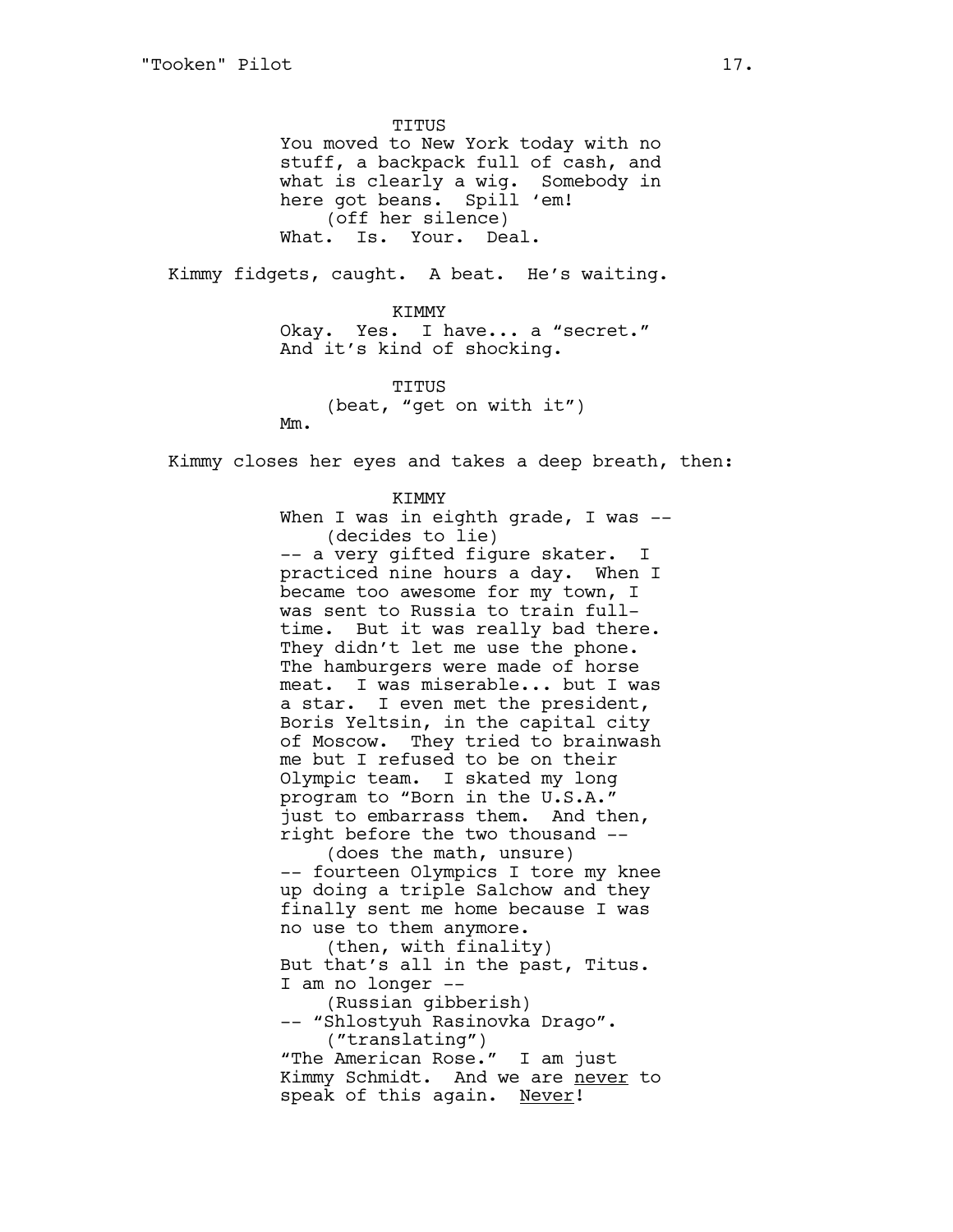Titus takes all this in, wary.

TITUS Where is your family?

KIMMY (caught, genuine) I don't know. I can't find them. (tearing up) I mean, it's not their fault. I was gone a long time. Everyone else found some family right away --

Titus treads lightly. She's clearly emotional.

TITUS "Everyone else"? Like other skaters?

KIMMY (covering) What? Obviously. Duh! Let's get pizza! I haven't had pizza in fifteen years!

She smiles. He smiles back. Then:

TITUS

I'm gonna need money.

She happily goes to get money. This "new life" stuff is going to be easy.

CUT TO:

INT. BASEMENT APARTMENT - LATER

Kimmy sits on the couch and eats pizza while flipping through a stack of newly purchased glossy magazines. Off camera, we can hear a shower running and Titus singing.

> TITUS DO YOU BELIEVE IN LIFE AFTER LOVE/ TITUS?

KIMMY (off magazine, confused) Jeez, how many  $--$ (Karda-shee-ans) -- Kardashians are there?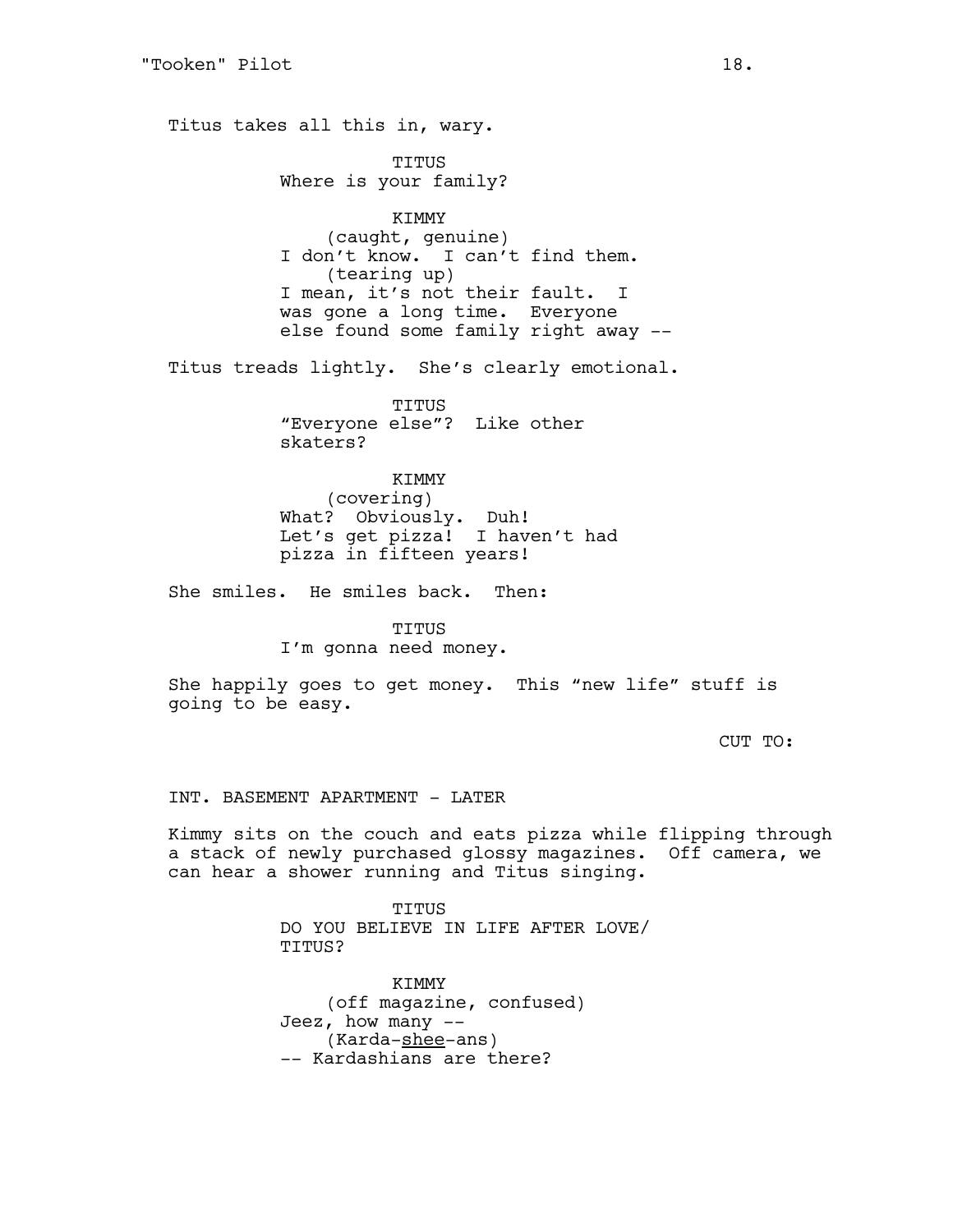REVEAL the shower is in a corner of the living room. Titus turns off the water and sticks his head out.

> TITUS Two too many, baby girl.

He reaches into the oven, takes out a towel, and wraps it around himself.

> TITUS (CONT'D) Mmm, that is toasty. (then) I am going out tonight. In Manhattan. I am on the rebound, I've recently come into some money, and I found this shirt on a fence.

He holds up a shiny party shirt.

TITUS (CONT'D) Don't wait up.

He exits into his bedroom and shuts the door. A beat.

KIMMY So I'll just be here... alone?

We PUSH IN ON Kimmy as we:

DISSOLVE TO:

INT. REVEREND RICHARD'S BUNKER - YEARS AGO

Kimmy sits at Reverend Richard's feet. His face is unseen.

REVEREND RICHARD (O.C.) (menacing) We're all alone here, Sister Kimmy. Ain't no world out there. Just wolves and robots. Now rub my feet --

Reverend Richard places his dingy tube-socked feet in her lap. She sadly massages them.

> REVEREND RICHARD (O.C.)(CONT'D) (angry) Work ma corns!

> > CUT TO: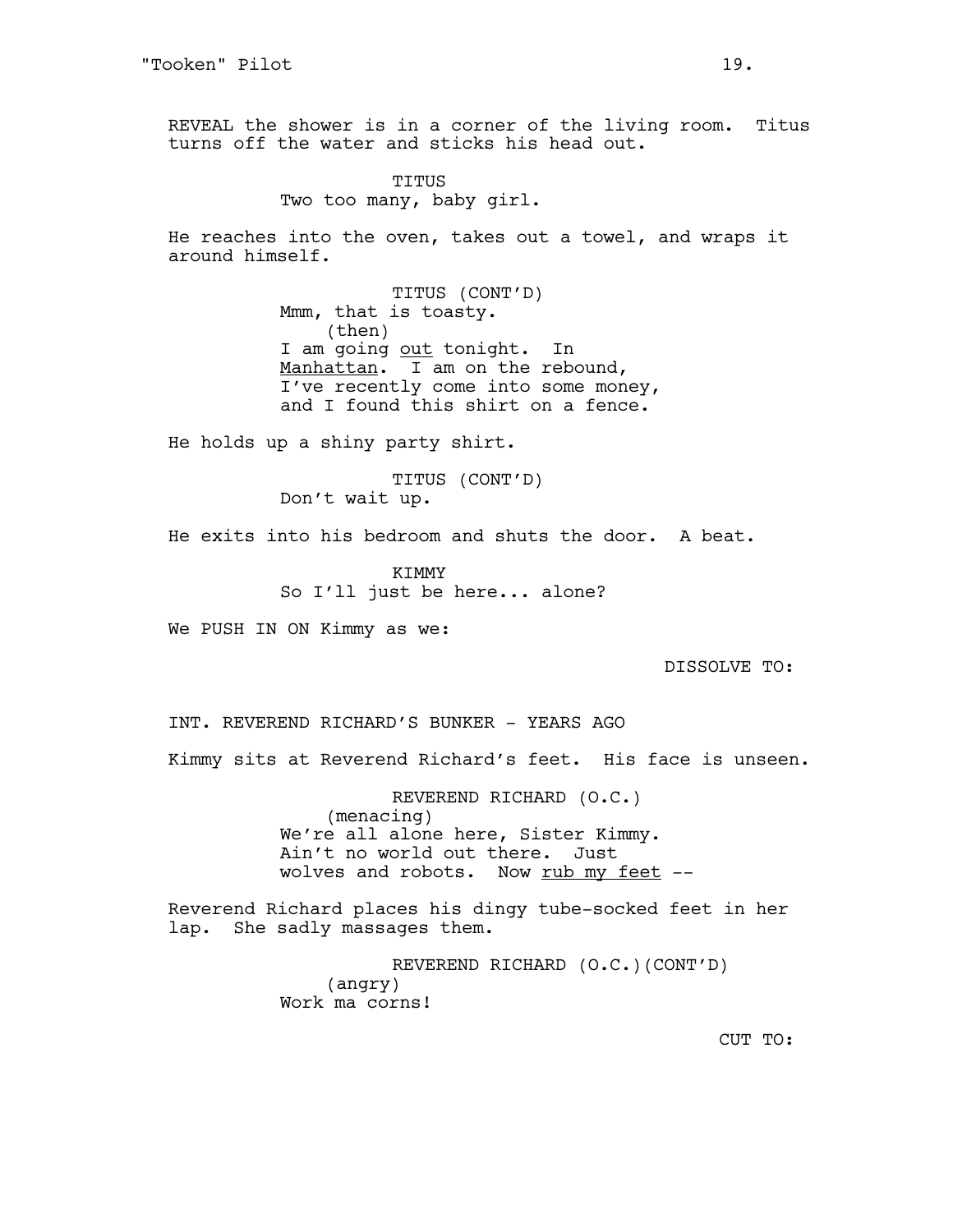INT. TITUS' BEDROOM - MOMENTS LATER

Titus, in his party shirt and jeans, is lining his lips with a nude pencil. Kimmy bursts in, wearing her backpack.

# **KTMMY**

# I want to go with you!

Titus continues putting on make-up, not looking up.

TITUS I don't know if you're equipped. You seem a little fragile.

KIMMY I'm not. I'm equipped. I'm here to live life. There is a whole world out there -- (catching herself) I mean, there's a whole world out there!

Titus shrugs, looks her up and down.

TITUS Okay, but I'm gonna need to make you over first.

Titus rolls up one of her pant legs to the knee and quickly ties her shirt through her bra.

> TITUS (CONT'D) Let's go.

He exits. She follows, determined.

CUT TO:

INT. CLUB AMNESIA - A LITTLE LATER

A packed, loud nightclub. Kimmy, holding her backpack and looking a little overwhelmed, stands by the bar as a BARTENDER mixes two drinks. Titus turns to Kimmy.

TITUS

It's gonna be sixty dollars.

She nods and carefully takes three twenties out of her backpack. Titus gives two to the bartender and puts one in his own shirt pocket, then: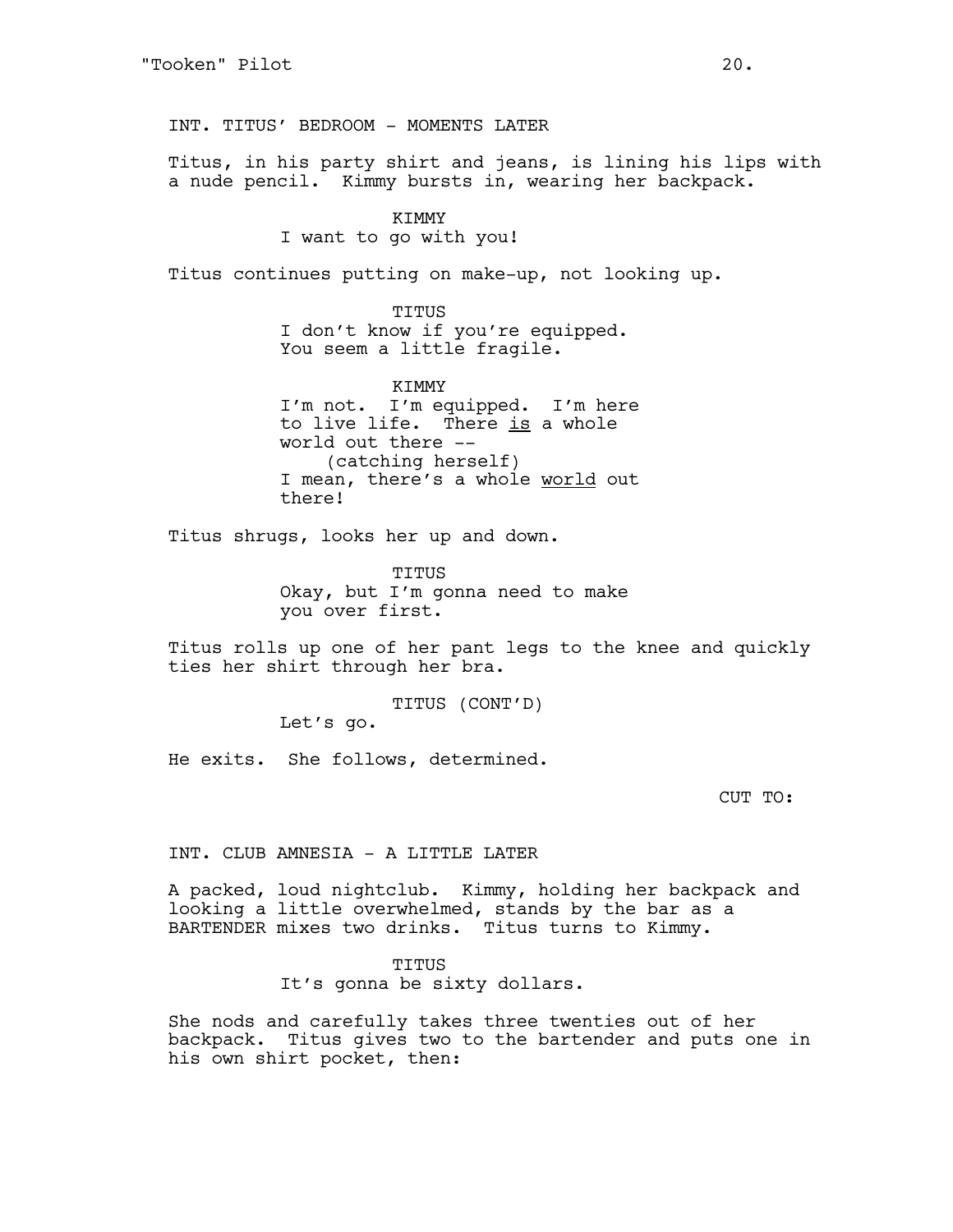TITUS (CONT'D) (raises glass) Now you and I have the same thing to toast tonight. Freedom.

**KTMMY** Yes. From the Russian Figure Skating Federation. And from your -- (unsure) -- roommate or boyfriend or...?

TITUS My two-year mistake. I am an artist and I need to focus on my career. Terrence was just in the way.

KIMMY So... to freedom!

She tentatively raises the drink to her lips, sniffs it, then takes a giant gulp. Her eyes go wide. She doesn't like it. With the alcohol still in her mouth, she looks at Titus, alarmed, and shakes her head.

> KIMMY (CONT'D) (points at mouth, "nope") Mm-mm. Mm-mm!

She looks around for a place to spit it out.

TITUS No no no! Don't spit that out! That was seventeen dollars!

He bends down, motions for her to spit it into his mouth.

TITUS (CONT'D) Right here! Baby bird it!

She leans forward to do it, but before she does...

SMASH CUT TO:

INT. CLUB AMNESIA - A LITTLE LATER

Kimmy and Titus are on the dance floor. Kimmy stands out doing her angular, high-kneed mid-nineties dance moves. Titus gives her a disapproving shake of the head.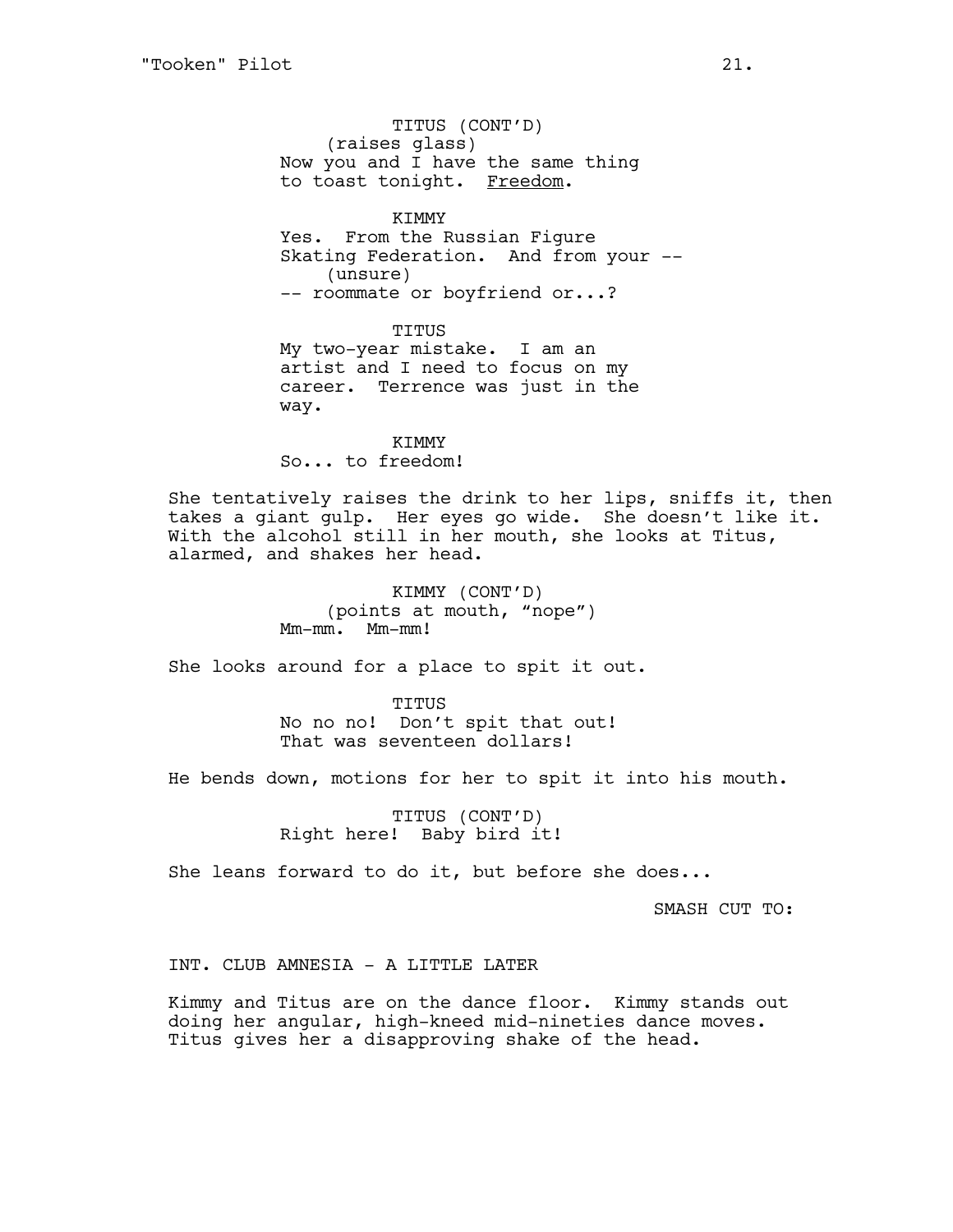She looks at the WOMEN around her and starts copying them, trying to get up to speed.

SMASH CUT TO:

### INT. CLUB AMNESIA - A LITTLE LATER

Kimmy is now expertly twerking, holding her backpack in front of her for freedom of movement. She looks over at Titus and gives him a thumbs up. He's dancing with a PRETTY BOY TOY.

# KIMMY

Titus, I'm twerging!

TITUS

Okay, girl. Do you need a water break? 'Cause your face is very red like a defecating baby.

KIMMY I can't stop now! I've got fifteen years to make up for! (then, to guy behind her) Sir?! My hair is caught in your chain!

SMASH CUT TO:

INT. CLUB AMNESIA - A LITTLE LATER

Kimmy stands in a corner with a cute but cheesy guy, JAYSON.

JAYSON I'm a partner at DDBQR Global Strategies. I don't know if you've heard of it. It's like one of the biggest hedge funds.

KIMMY Oh, someone started a fund for you? That's nice. People are generous.

JAYSON (leaning in) Now do you have a juice box in that backpack or can I buy you a drink?

KIMMY ("sophisticated") I'll have a drink. A... shrimp cocktail, please.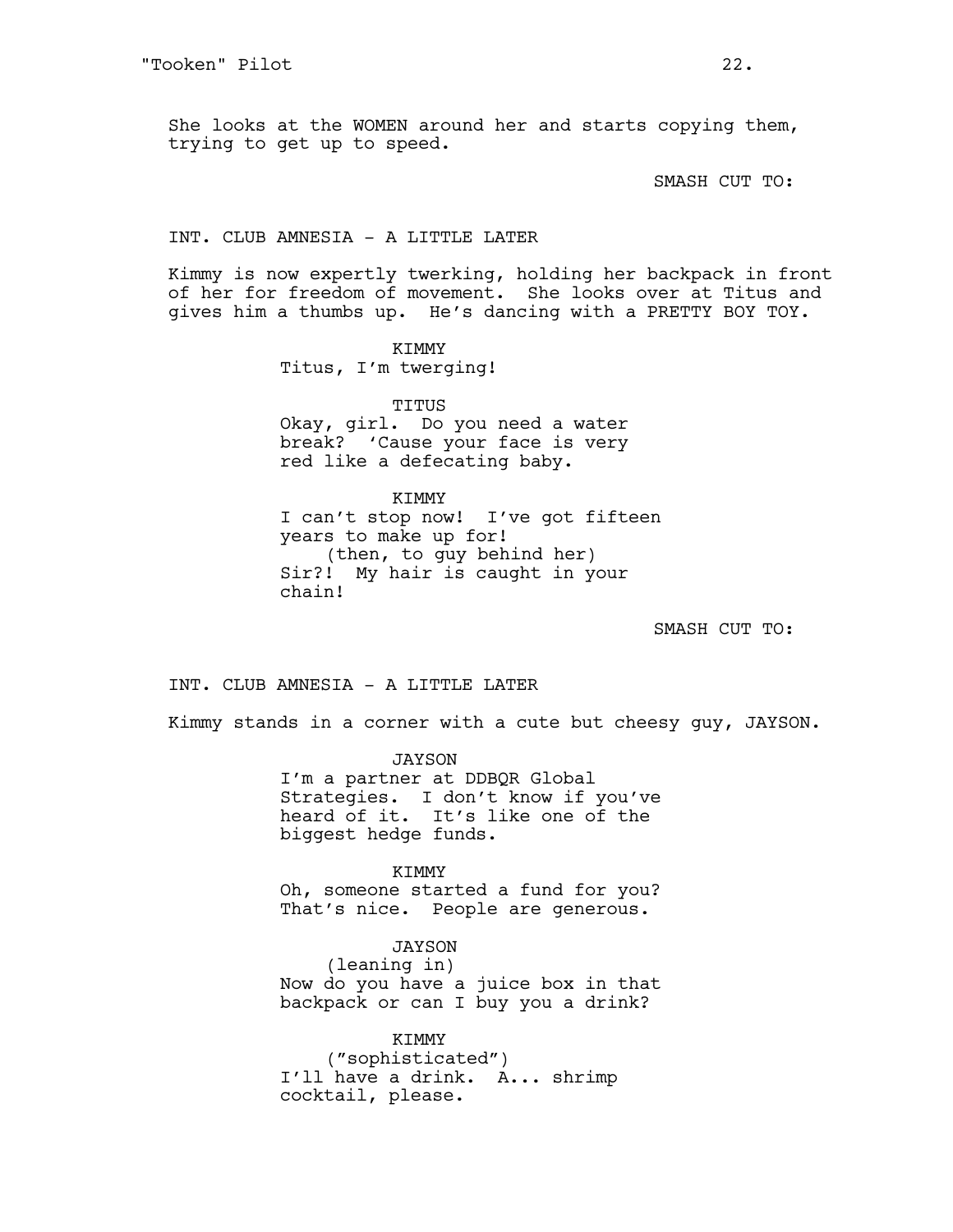He laughs, thinking she's joking, and heads to the bar. Titus pushes his way through the crowd.

> TITUS Is that gentleman bothering you? Or do you like cheese?

## KIMMY

(nervous, excited) Isn't he cute? Doesn't he kind of look like Jason Priestly?

#### TITUS

Yes, for I am not a dream killer. Now I do not want to abandon you, but I've been invited to eat Korean food with that pretty chorus boy.

He indicates the Boy Toy across the room.

KIMMY Oh yeah, go have fun! It's all good! (then, self-conscious) Does this backpack look babyish?

TITUS

It is a backpack.

She takes it off. Titus starts to go. Kimmy stops him.

#### KIMMY

Do you have any mints? 'Cause if he tries to make out with me... it'll kinda be my first kiss.

#### TITUS

(incredulous) You didn't kiss any Russian skater boys? Because they would have had to drag me out of there in a bag. (shrugs, handing mints) Okay, well you go girl. Throw your hat up in the air, Mary Tyler Less!

He exits. Kimmy sees Jayson approaching. She hides her backpack on the floor but, concerned about safety, she PUTS HER FOOT THROUGH ONE OF THE STRAPS so no one can take it. She fluffs her hair, then smiles as Jayson hands her a drink.

> JAYSON You know what? You're the hottest girl in here.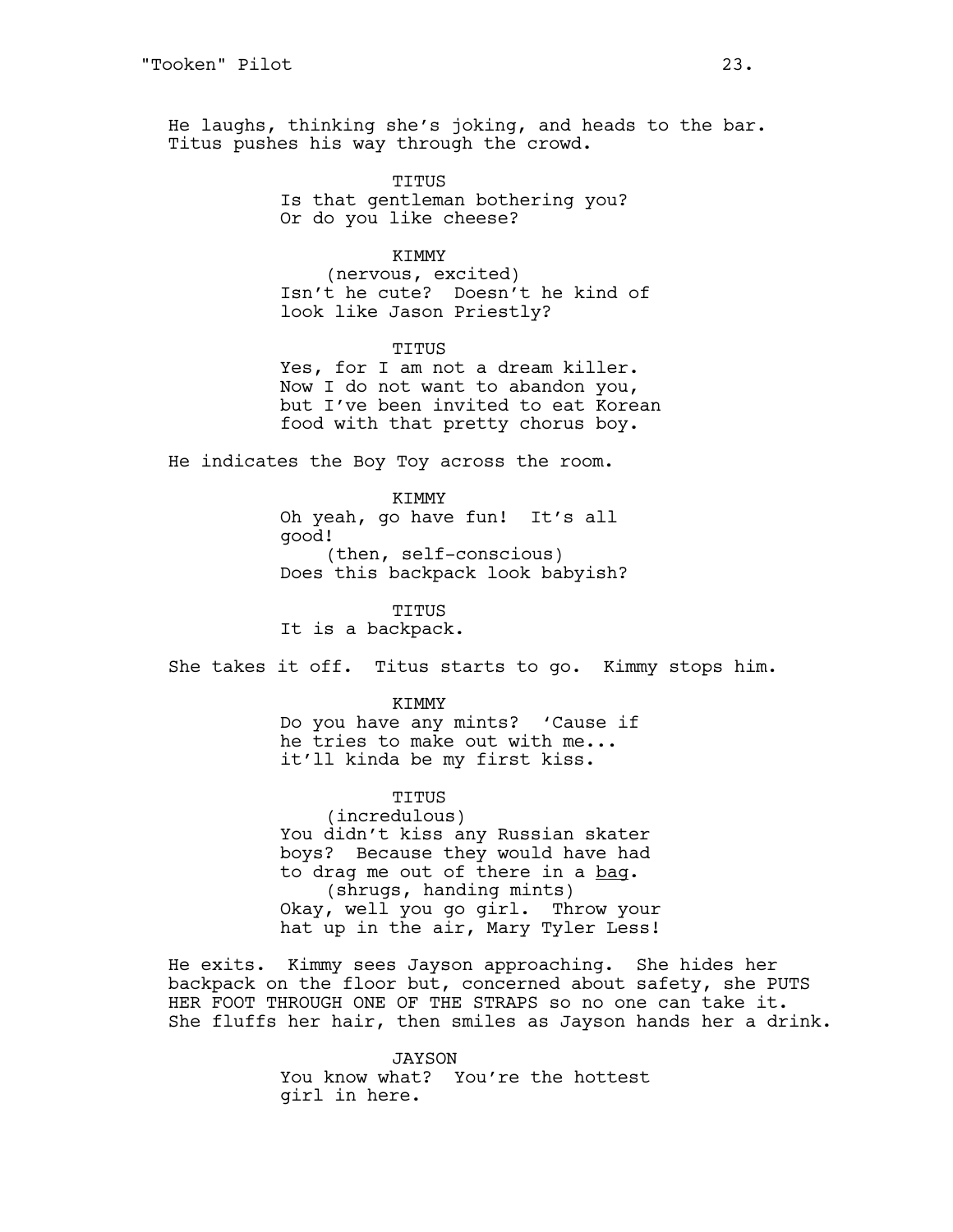KIMMY (charmed) Pfft. As if. Opposite Day.

She takes a sip. A beat. She grimaces and swallows.

CUT TO:

INT. KOREATOWN STAIRWELL - A LITTLE LATER

A sign in Korean and English says "BARBECUE". Titus labors up a very long, narrow staircase, following his boy toy.

> TITUS (breathing hard) This is a lot of stairs... for some pickled cabbage.

Boy Toy's cell phone buzzes with an incoming text and he stops to look at it. Titus tries to catch his breath.

> BOY TOY (off phone, excited) Oh my God! I got it?!

TITUS Got what? Milk? Hep C?

BOY TOY I got the part! I'm gonna be in "The Lion King"!

TITUS

(pulled up) Wait, what? On Broadway?

BOY TOY My agent just texted me. I'm sorry, I gotta go call my momma.

He dashes down the stairs, squealing excitedly.

BOY TOY (CONT'D) I'm gonna be Scar!

Titus stands there, gutted. He slowly starts downstairs.

TITUS The way down is even harder on the knees.

CUT TO: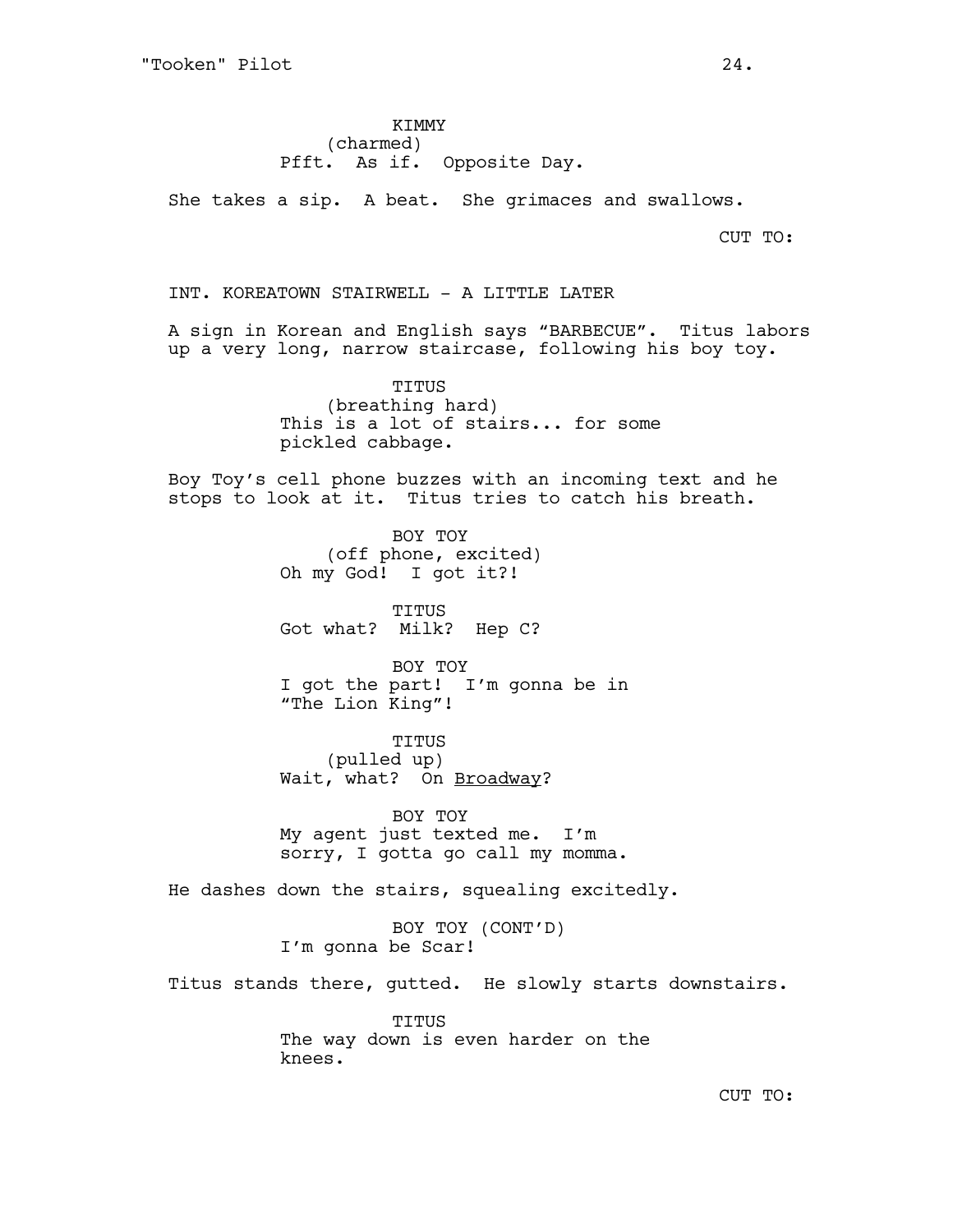INT. CLUB AMNESIA - SAME TIME

Kimmy and Jayson are where we left them, but their drinks are empty and they're standing a little closer.

> JAYSON Your hair smells good.

KIMMY (same flirty tone) They checked it for lice at the hospital.

JAYSON I kind of want to kiss you.

KIMMY (visceral) Yes! Do it! I'm fine!

She closes her eyes. He goes to kiss her. Then, suddenly, she's jerked violently down out of frame, landing hard on her hands and knees.

> KIMMY (CONT'D) What the fudge?!

Jayson bends down to help her. Kimmy is dazed for a moment but then, realizing, starts looking around in a panic:

> KIMMY (CONT'D) My backpack! Someone yanked my backpack!

JAYSON Don't worry about it --

KIMMY Shut up! My money's in there!

She pushes her way through the dense crowd, looking for her backpack. She sees a GUY carrying something purple. She jumps on his back and starts punching him in the head.

> KIMMY (CONT'D) Give it! I'll kill you!

As SECURITY converges, Kimmy realizes it's not her backpack. He's just holding his girlfriend's purse.

CUT TO: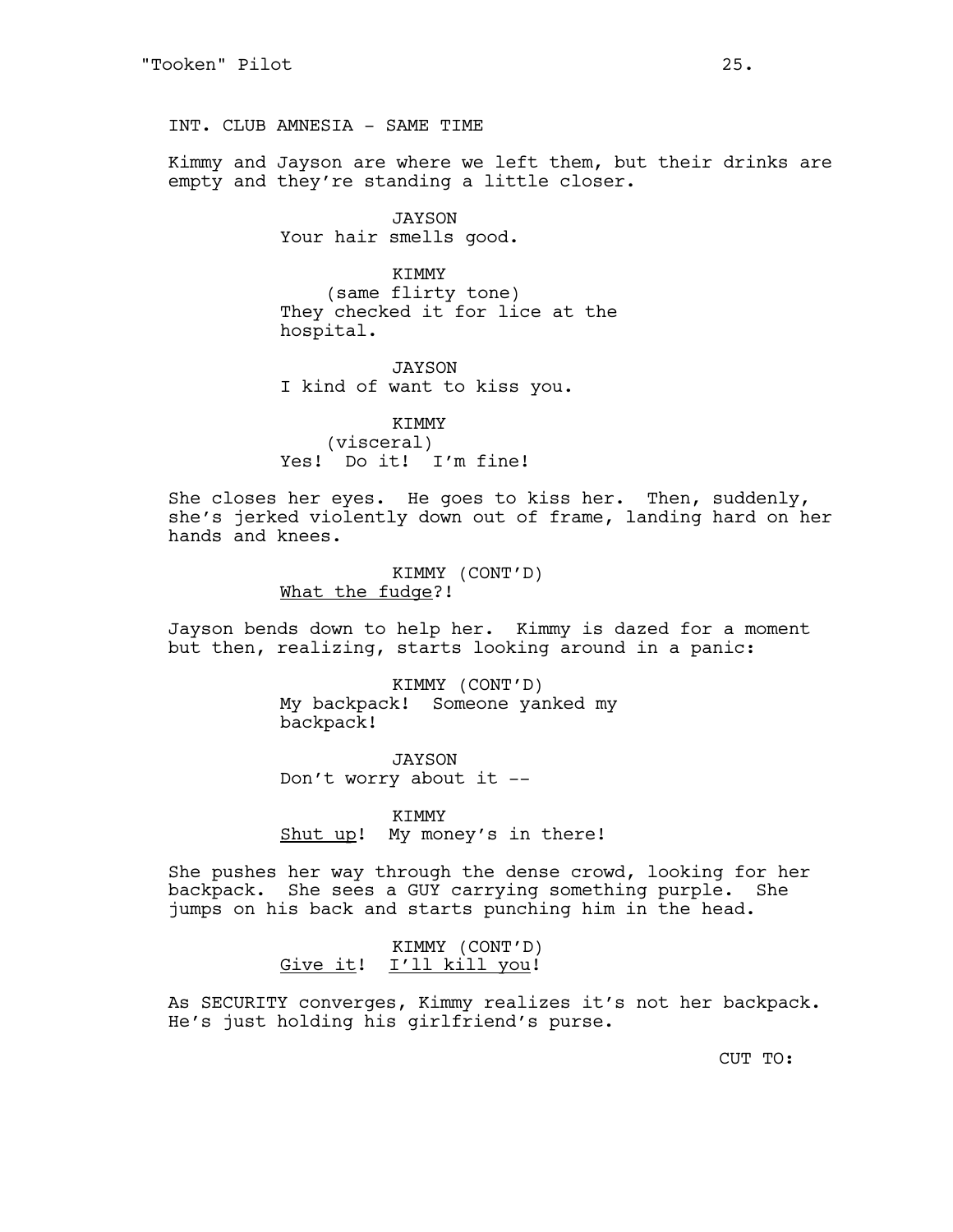EXT. CLUB AMNESIA - MOMENTS LATER

A BOUNCER forcefully escorts Kimmy out onto the sidewalk.

KIMMY (freaking out) You gotta help me find it! It's a purple Jantzen --

But he's gone. Kimmy sees her backpack over by the curb. She runs to it, only to find it has been emptied and discarded. She drops the backpack and stumbles away, devastated, her Skechers blinking sadly in the dim light. As she disappears up TENTH AVENUE, the horse she freed earlier gallops past camera and into the night.

FADE OUT.

END OF ACT TWO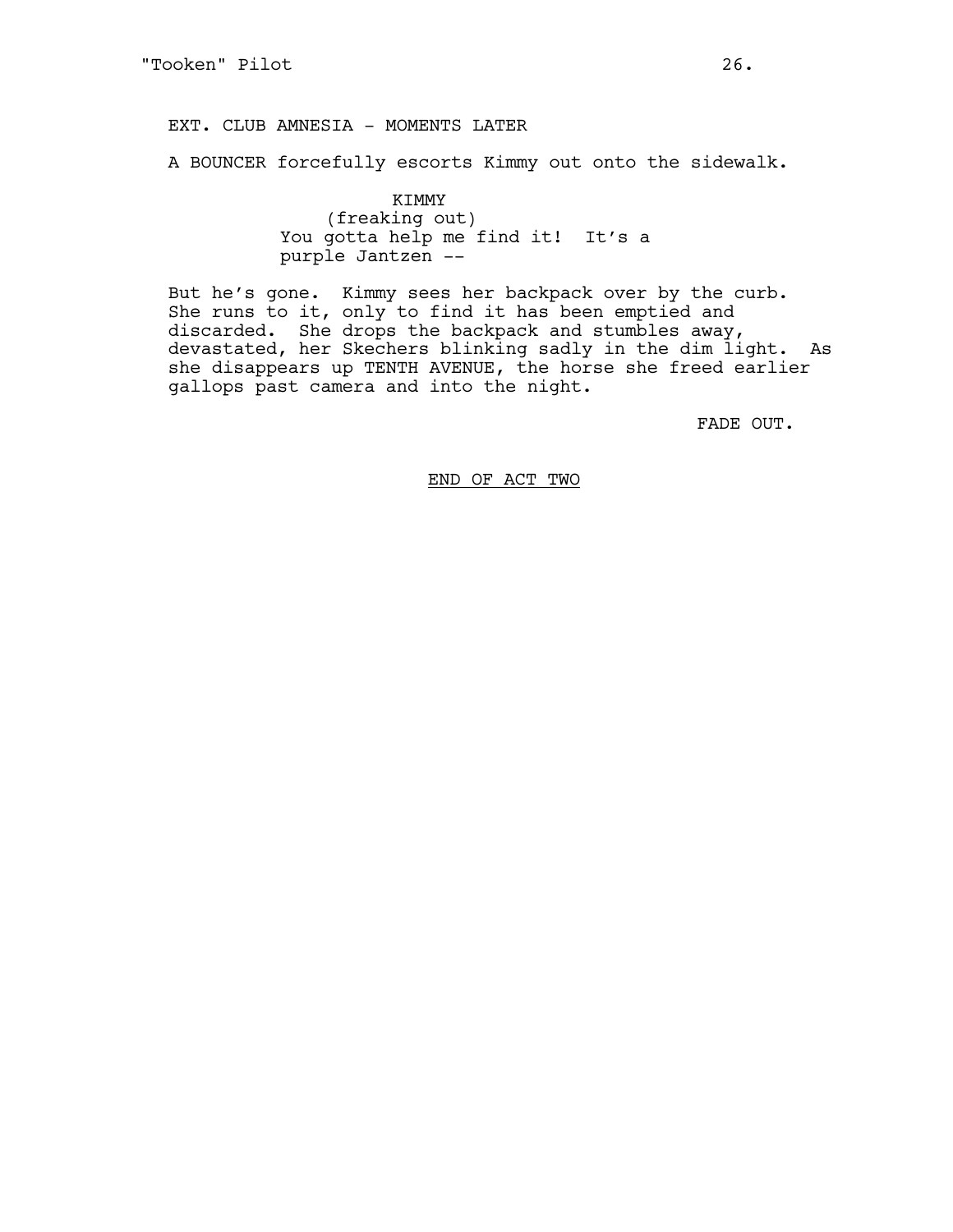### ACT THREE

FADE IN:

INT. TITUS' APARTMENT - LATER - EARLY MORNING

Kimmy enters and heads for her room, frantic.

KIMMY You're okay. You're okay. You are a person.

INT. KIMMY'S ROOM - CONTINUOUS

Kimmy pulls the accordion door closed behind her.

KIMMY This is your home now. You have a window.

She tries to open the venetian blinds. Only one side goes up. She struggles to undo it. The other side goes down farther. And now it's stuck.

> KIMMY (CONT'D) (losing it) Come on! Come on, Kimmy! You stupid -- (Rev. Richard) -- garbage! You're garbage, Kimmy! Work ma corns!

Enraged, she rips the blinds off the wall with a crash. Titus enters, in boxer briefs and a Starlight Express tank top.

> TITUS What the d, girl?! I was sleeping!

KIMMY (bursts into tears) They stole my backpack!

TITUS (horrified) What?!!!

KTMMY I should never have come here! I can't do this! Reverend Richard was right!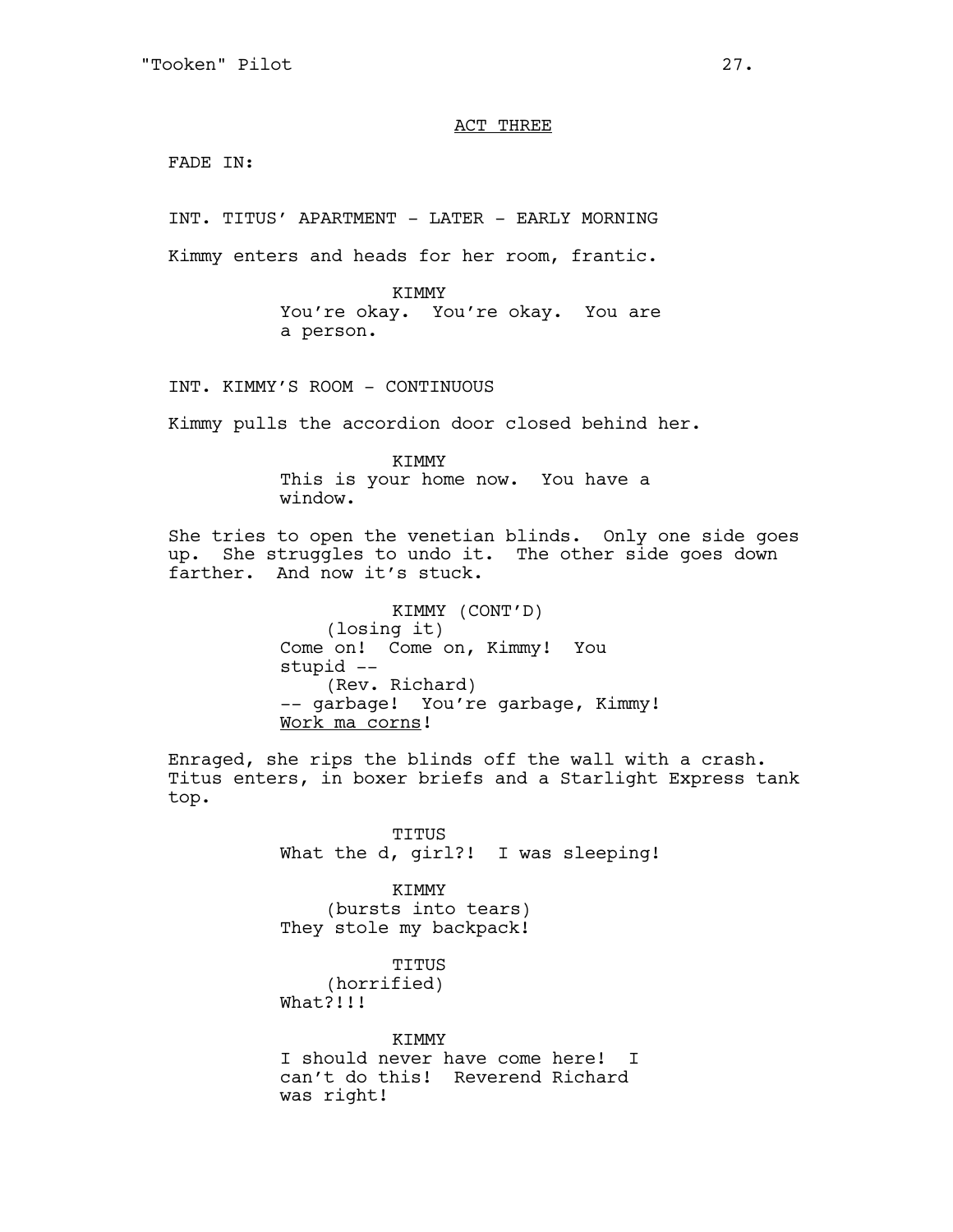TITUS

Wait, who?

KIMMY I'm not a champion skater! I'm a Mole Woman! I'm one of the Indiana Mole Women.

TITUS

Oh. My. Gawt. From the news?! Why didn't you tell me?!

KIMMY 'Cause I just want to be a normal person! And I can't! (hyperventilating) I don't know anything and I can't tell phones from cameras and even policemen have tattoos --

Titus grabs her shoulders.

TITUS

Verbal slap! (once she's calm) I don't know what to say. I did not... want to care this much about you. Why did you come to New York City? You don't belong here!

KIMMY You don't understand --

TITUS I do understand!

KIMMY

But Titus --

TITUS My name is not Titus! (sighs, then) My name is Ronald Wilkerson. I came here in 1998 to audition for "The Lion King". I came on a bus from Natchez County, Mississippi. You know who leaves Natchez County? Nobody. Have you ever met a person from Mississippi?

KIMMY No, but I haven't met anybody --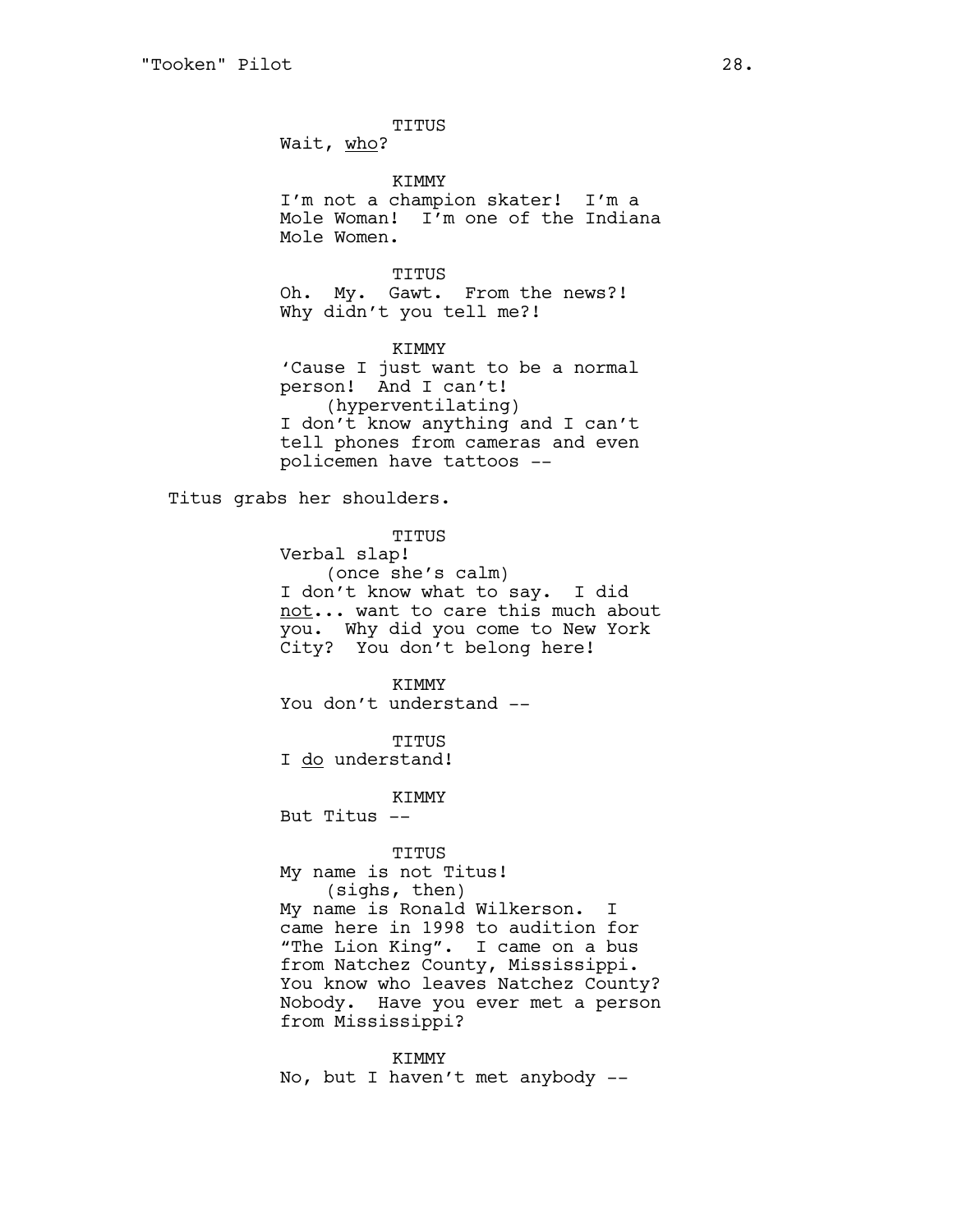TITUS (cutting her off) You are not a good example to test that on, but I'm telling you, nobody leaves Mississippi. (then) I changed my name to Titus Andromedon. I went to big "open calls" and got sent home every time. I went to commercial auditions and said nonsense like, "I'm wearing boxer briefs, Marjorie!" I didn't have the training other people had. I couldn't pass for straight. I couldn't read music.

#### KIMMY

But you're such a good singer. I heard you --

#### TITUS

I haven't sung in public in five years. You know what I do now? I dress up like a robot in Times Square and pass out fliers for a arcade. And people ignore me. I mean, where is the glamour?! But I kept telling myself I was still "in it". Until last night.

#### KIMMY

What happened last night?

#### TITUS

That pretty boy I left with just got hired as a replacement Scar in "The Lion King".

#### KIMMY

(shocked) Mufasa's evil brother?!

#### TITUS

Yes. That twenty-four-year-old is playing the Jeremy Irons part in Broadway's "The Lion King". (then, defeated) I gotta stop lying to myself. My dream is dead.

KIMMY But... you got out of Mississippi.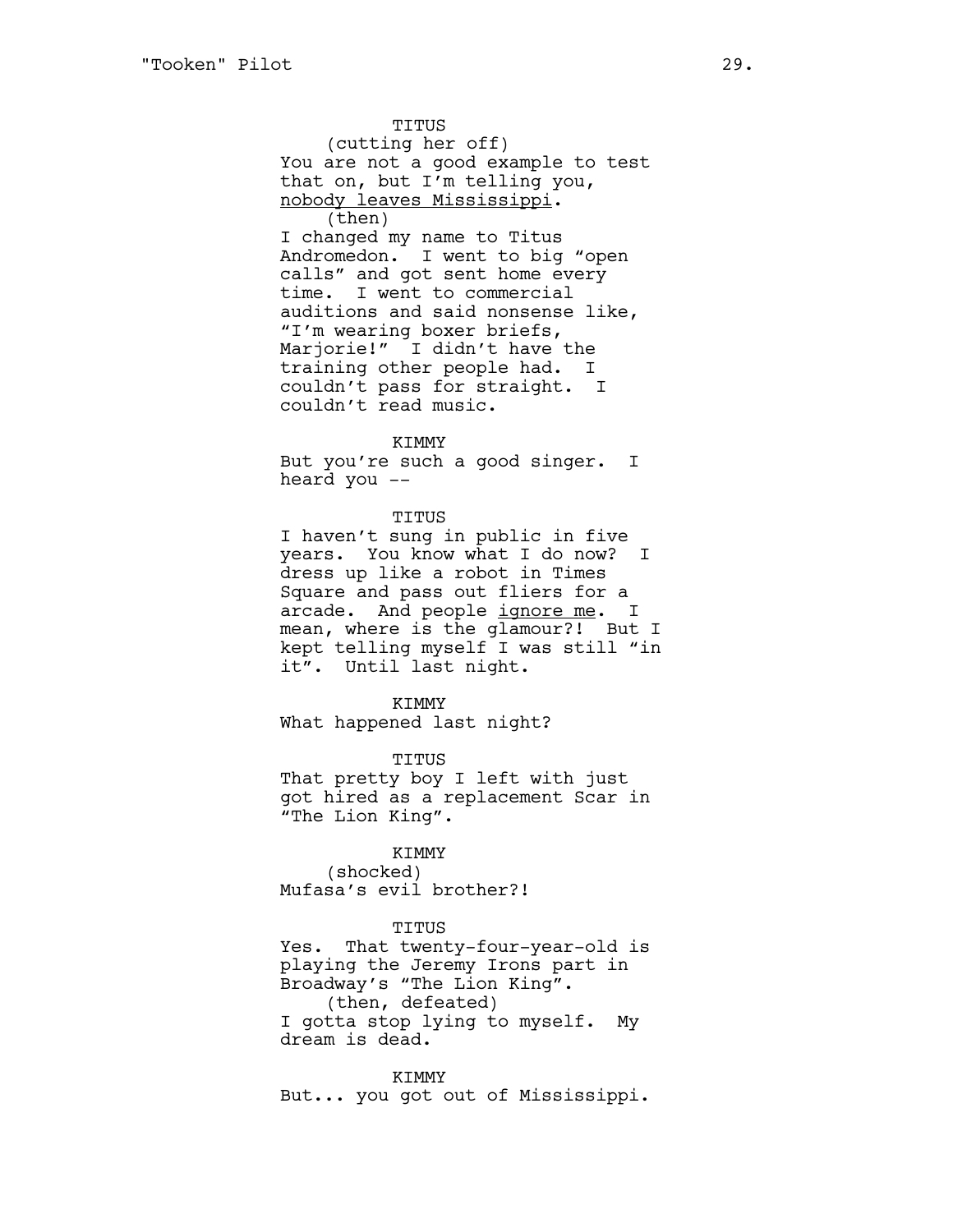TITUS Escaping is not the same as "making it", Kimmy.

Kimmy takes this in. Titus sighs.

TITUS (CONT'D) I am very scared to ask you this --

KIMMY Yes, there was weird sex stuff in the bunker --

TITUS (cutting her off) Let me finish! (then, delicately) How much money was in your backpack?

Kimmy's face screws up with tears.

KIMMY Twenty-eight thousand dollars!

Titus takes a deep breath to keep from vomiting. He knows what he must do. He goes and takes money out of the freezer.

> TITUS Take your rent money back. Buy yourself a bus ticket and leave this place.

> > KIMMY

But... you'll be evicted.

TITUS Don't worry about that. I don't want you to get hurt anymore.

He presses the money into her hands.

TITUS (CONT'D) You can get a real nice place in Indiana with that. Work at the Walmart, go apple-picking on the weekends or some such nonsense. (getting emotional) Go.

He exits into his bedroom, limping. Kimmy stares after him.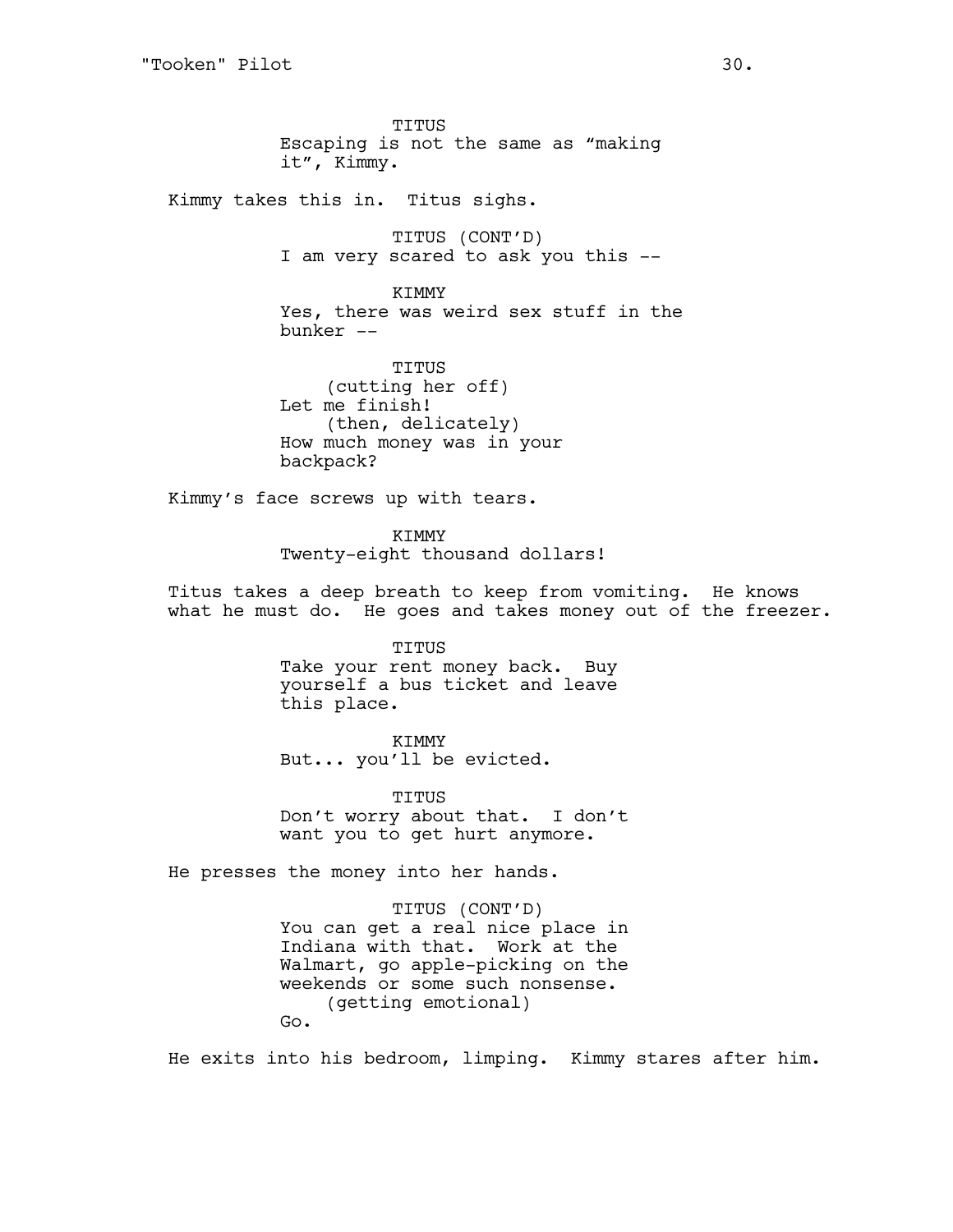**KTMMY** Why are you limping?

TITUS (not turning around) I fell down some stairs!

CUT TO:

# INT. PORT AUTHORITY BUS TERMINAL - LATER

Kimmy holds a bus ticket and a plastic drugstore bag that contains her remaining worldly possessions. She notices pink liquid leaking out of the bag and dripping on her sneakers.

# KTMMY

Gosh dang it.

She opens the bag and pulls out a leaky bottle of strawberry milk, then gingerly takes out her school library books.

> KIMMY (CONT'D) Ms. Hofstedler's gonna kill me --(realizing) Oh, she's dead by now.

Then Kimmy takes out her Secret Santa present. She pulls off the wet wrapping paper to try to save Cyndee's gift, then stops, staring at the present: a small cross-stitched map of the world. The map is quite inaccurate but the sentiment is clear. Stitched along the bottom is the word "SOMEDAY!"

> KIMMY (CONT'D) Oh, Cyndee...

She turns to a trash barrel with the word "GARBAGE" stenciled on it and throws away the plastic bag, then throws away Cyndee's gift. She doesn't need a map of the world. Not anymore. Inside the garbage can, a rat is eating from a Styrofoam container of Chinese food. She looks down at it. We PUSH IN ON Kimmy as a memory comes flooding back to her.

FLASHBACK TO:

INT. REVEREND RICHARD'S BUNKER (CHAPEL) - YEARS AGO

The women sit in folding chairs. THE REVEREND RICHARD WAYNE GARY WAYNE leads the women in "Bible" study.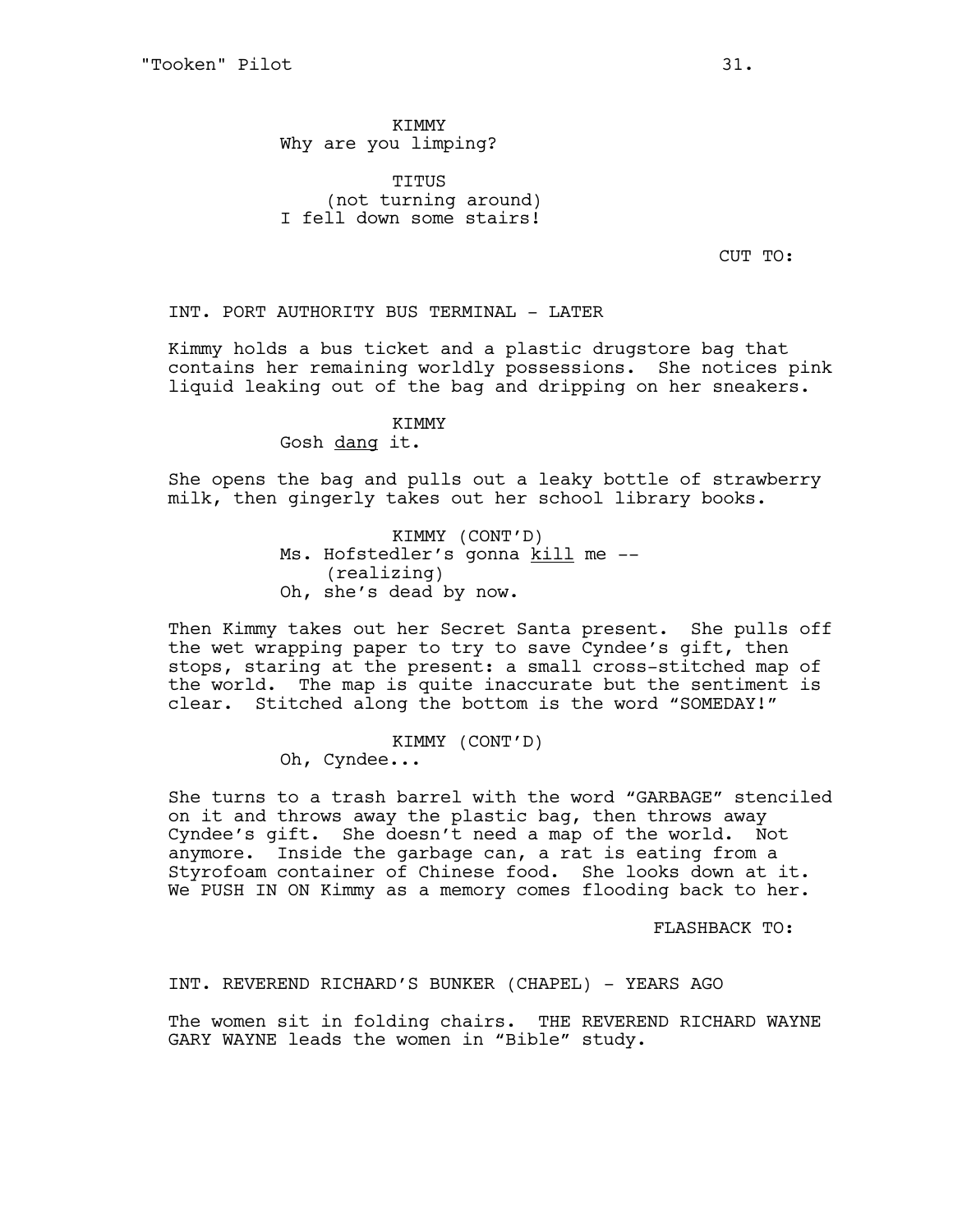REVEREND RICHARD I was talking to my good friend God earlier...

He pauses to let this sink in. The ladies look at each other, nodding, impressed. Only Kimmy looks skeptical.

> REVEREND RICHARD (CONT'D) We were talking about why He allowed His creation to be destroyed. The Earth of the land and all the fowls of the air and the sea monkeys of the sea. And I was all, "Why, God? Why do all that in your mysteriousness?" And do you know what He hath told me?

Gretchen raises her hand. He smiles and nods at her.

GRETCHEN That we're dumb and bad and that's why He let the world get destroyed?

REVEREND RICHARD That's exactly right, Sister Gretchen.

Gretchen beams. Kimmy raises her hand in the back.

REVEREND RICHARD (CONT'D) Yes, Sister Kimmy?

KTMMY

Reverend Richard, I was wondering, the whole world was destroyed and everything died, right?

REVEREND RICHARD Except for all you dumb-dumbs here, yes. All the birds of tree and nest. All the fish of coral and... fish nest --

# KIMMY

(interrupting) Then how come when I was cleaning out the air filter earlier, I found this?!

She holds up a live rat by the scruff of its neck. It hisses at Reverend Richard. He screams like a terrified child. All the other women scream. Kimmy holds the rat aloft, defiant.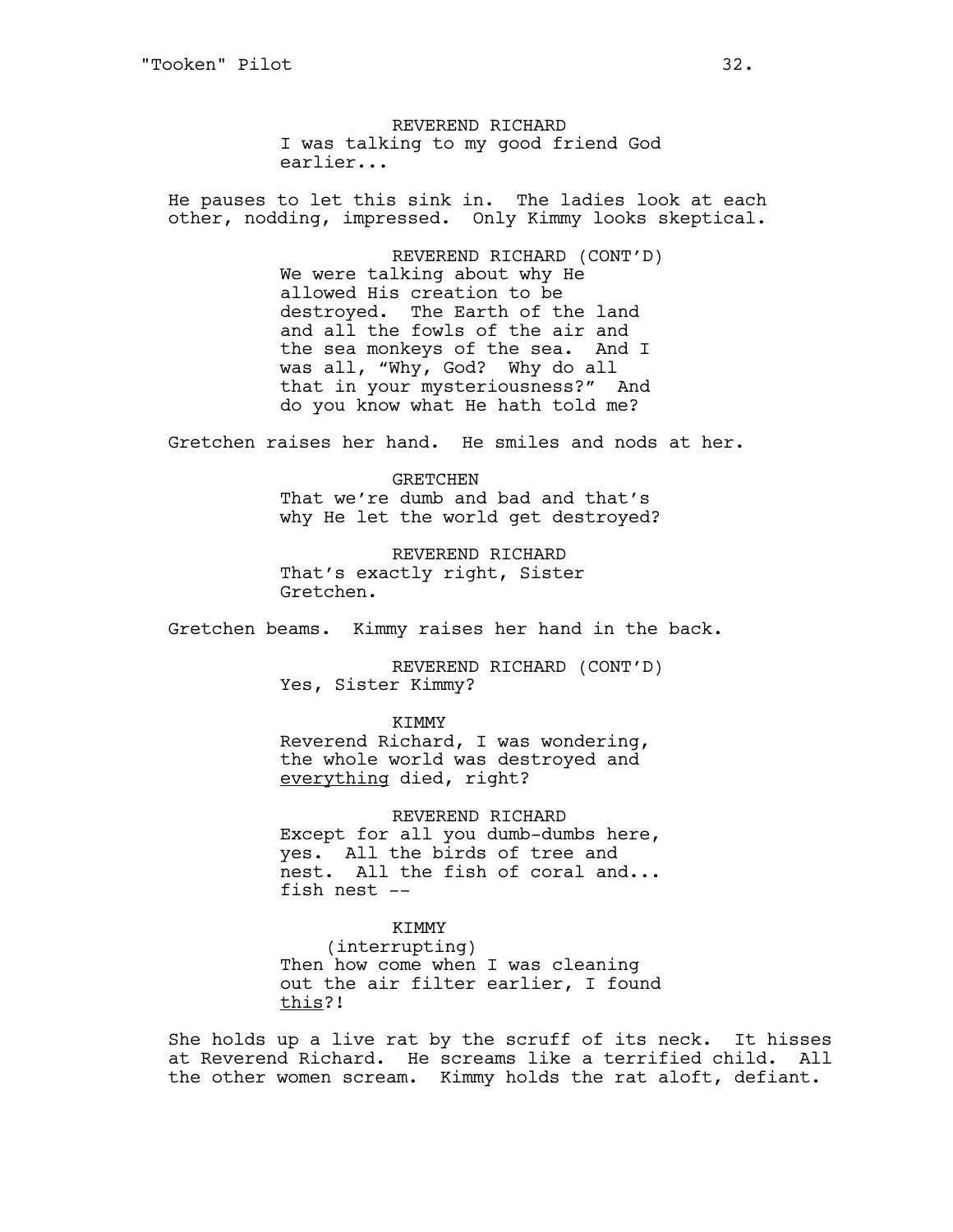KIMMY (CONT'D) If all the animals are dead, where'd this rat come from?!

SMASH CUT TO:

INT. REV. RICHARD'S BUNKER - MOMENTS LATER

An upset Reverend Richard pulls Kimmy into another room, empty except for a large, metal box.

> REVEREND RICHARD I am very disappointed in you, Sister Kimmy! (opening lid) Get in the box!

KIMMY (crossing to box) Fine. I want to get in the box.

REVEREND RICHARD (frustrated) Saying stuff like that ruins the whole point of the box! God!

Kimmy climbs in the box, staring him down, defiant.

REVEREND RICHARD (CONT'D) I've got my eye on you, Kimmy. You're different from the others. You're strong. But I will break you.

KIMMY (staring him down) No you won't.

As Reverend Richard closes the box, seething, Kimmy smiles, knowing she's right.

CUT BACK TO:

INT. PORT AUTHORITY BUS TERMINAL - PRESENT DAY

Kimmy now has that same smile on her face as she stares at the rat in the trash. A beat. She reaches into the trash, pulls Cyndee's map out, and strides for the exit.

CUT TO: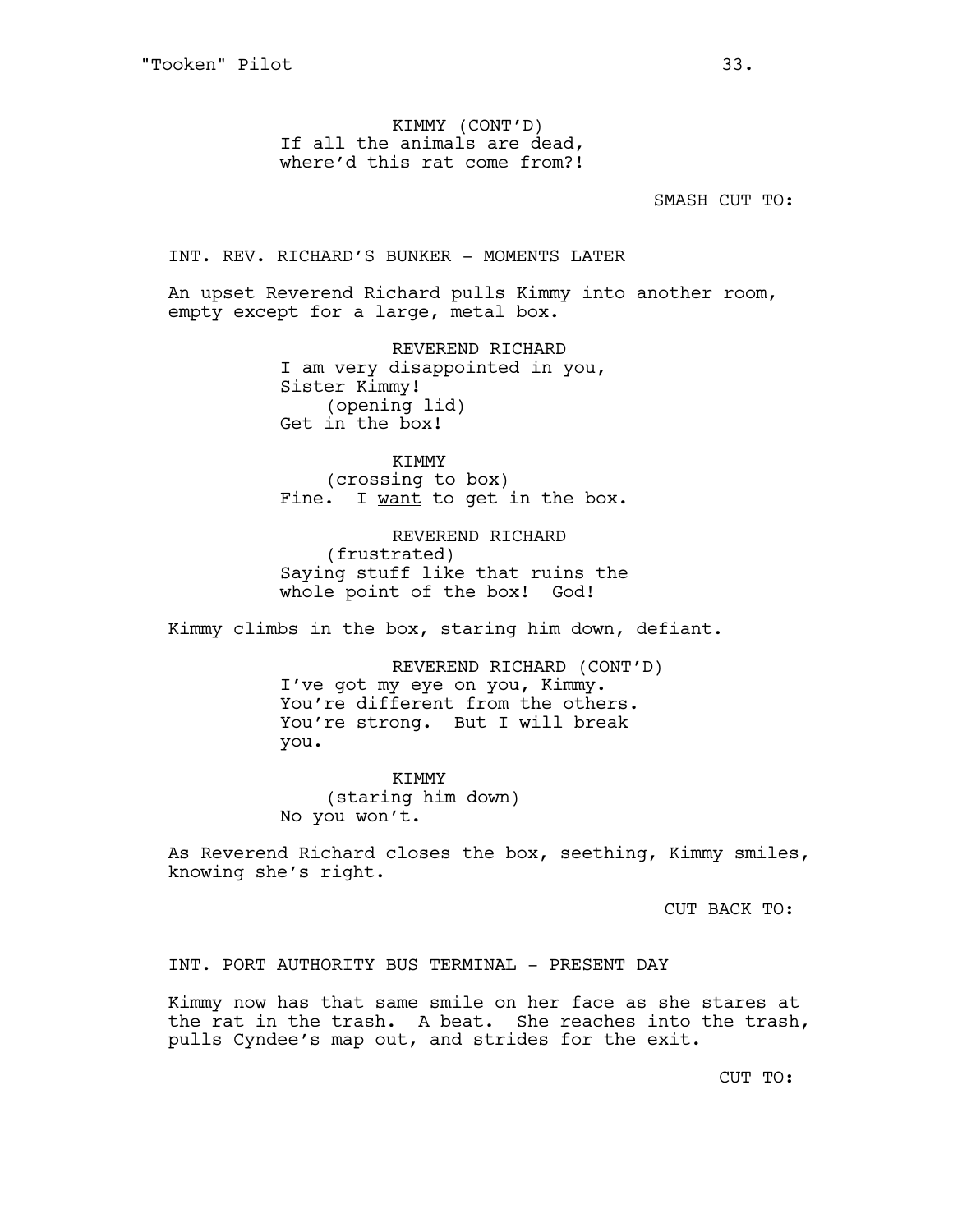EXT. TIMES SQUARE - A LITTLE LATER

Titus, in his robot uniform and mini-stilts, tries to hand out fliers to indifferent TOURISTS. Kimmy runs around the corner and sees him down the sidewalk.

> KIMMY Titus! Titus Andromedon!

The robot sees her and shakes its head. She runs up to him.

KIMMY (CONT'D) Ronald Wilkerson, I know you're in there!

Kimmy reaches up and takes off the robot's head. There is nothing there. She gasps, horrified.

KIMMY (CONT'D)

Oh God!

Titus opens a panel in the robot's chest, mid-eye roll. That's where his head is.

> TITUS What are you doing here, Amelia Bedelia? I told you to go back to Indiana.

> > **KTMMY**

I'm not going back. I'm not gonna give up. And neither are you.

TITUS

I'm trying to protect you --

KIMMY From what? The worst thing that ever happened to me happened in my own front yard!

Titus takes this in.

### KIMMY (CONT'D)

Life beats you up, Titus. It doesn't matter if you get tooken by a cult or you've been rejected over and over again at auditions.

TITUS Some of which you paid to attend.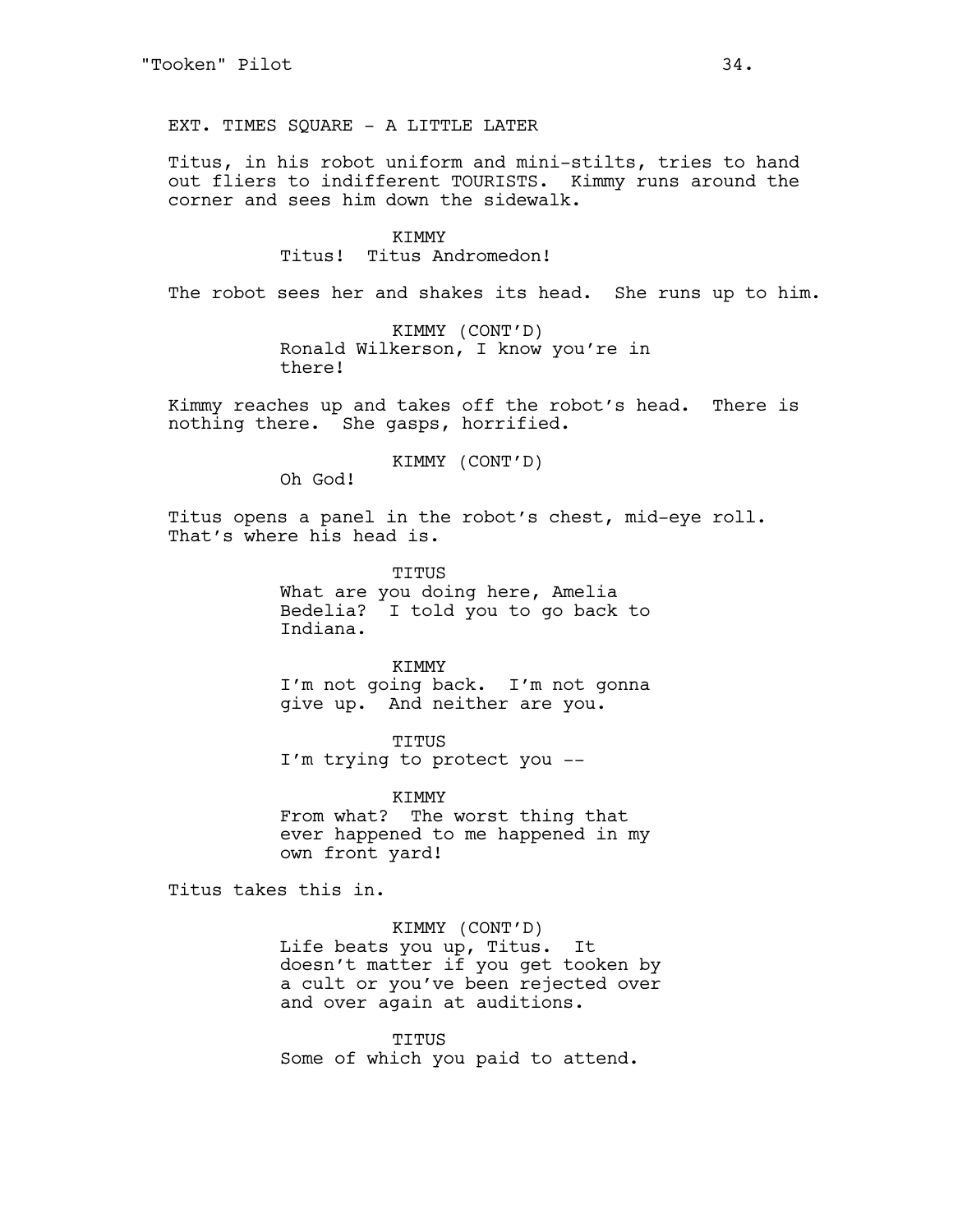**KTMMY** You can either curl up in a ball and die like we thought Cyndee did that time or you can stand up and say, "We're different! We're the strong ones! And you can't break us!" Titus nods, inspired and impressed by her resilience. KIMMY (CONT'D) We've still got five thousand three hundred dollars. We're gonna pay the rent, I'm gonna get a job, maybe finish school -- I'm gonna kiss a boy! Not an old man with peanut skins in his beard! And you're gonna sing at the Grammys with Whitney Houston and Michael Jackson!

> TITUS Bad examples but yes!

KIMMY Now sing for these people! 'Cause that's what you came here to do!

TITUS (immediately belting) IT'S THE CIRCLE OF LIFE/AND IT MOVES US ALL --

She takes his hand, faking the African background part.

TITUS (CONT'D) -- THROUGH DESPAIR AND HOPE/ THROUGH FAITH AND LOVE/TIL WE FIND OUR PLACE/ON THE PATH UNWINDING/IN THE CIRCLE/THE CIRCLE OF LIFE! KIMMY SEBASEBA SEEGA AGAWAGA INGANAMA WAGA MACARENA INGANAMA WAGA MACARENA

The camera CRANES BACK as Kimmy and Titus sing, full of hope. It's beautiful. Not one single person in Times Square pays any attention to them.

FADE OUT.

END OF EPISODE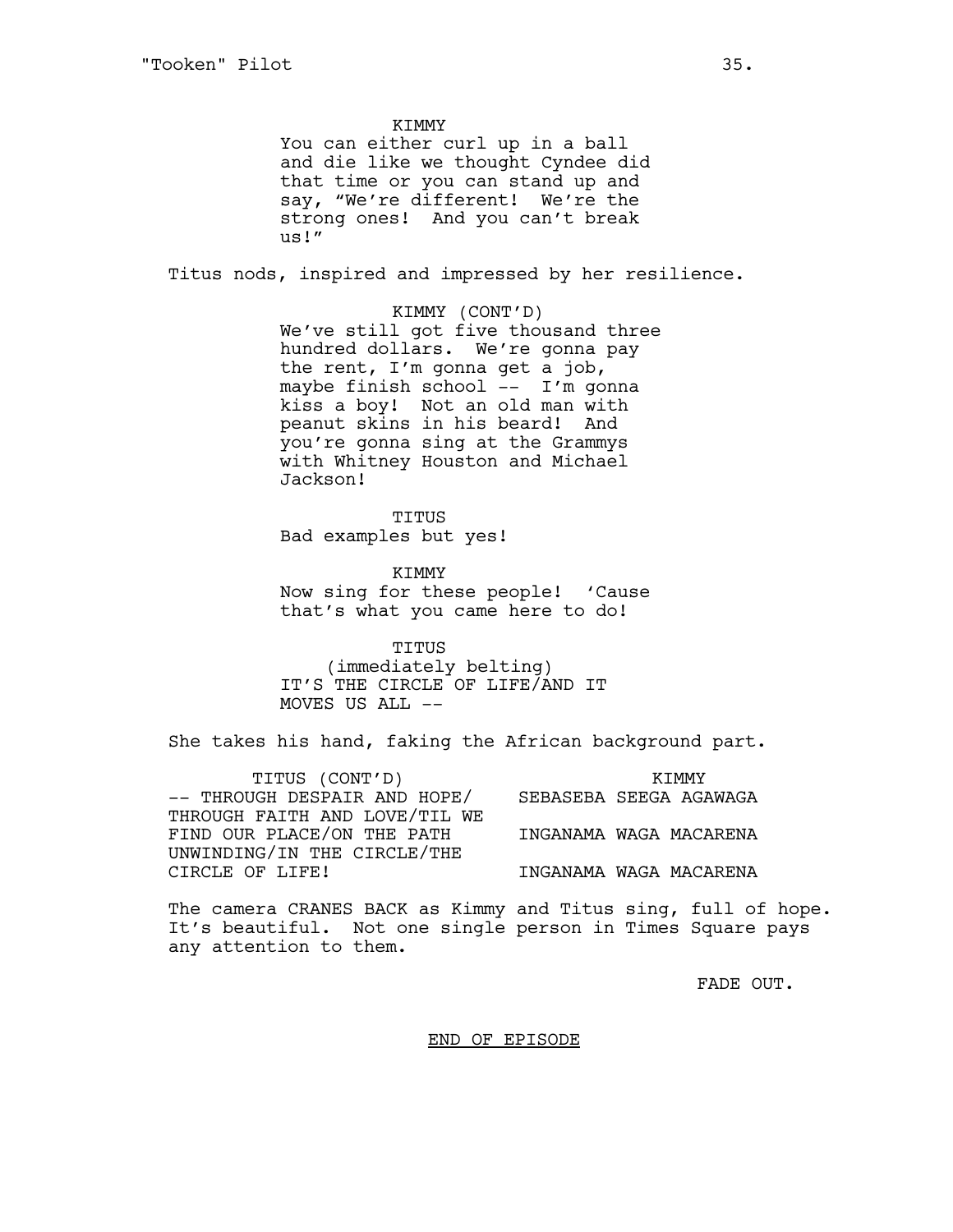"Tooken" Teaser

### **TEASER**

FADE IN:

EXT. POOR RURAL AREA - DAY

Mr. Bankston addresses camera, still auto-tuned.

# MR. BANKSTON NEXT WEEK/ON/"TOOKEN"!

CUT TO:

EXT. PUBLIC MIDDLE SCHOOL - DAY

Kimmy walks up to the same school she passed earlier.

CUT TO:

INT. PUBLIC MIDDLE SCHOOL - MOMENTS LATER

Kimmy, a little nervous, talks to a SCHOOL ADMINISTRATOR.

KIMMY Yes, who can I talk to about eighth grade?

ADMINISTRATOR (distracted) What, you mean the teaching assistant job?

KIMMY (beat, then) Yes.

CUT TO:

INT. EIGHTH-GRADE CLASSROOM - A LITTLE LATER

Kimmy and the administrator stand in the back of a crowded classroom. The administrator indicates a stocky boy, HECTOR.

> ADMINISTRATOR Miss Schmidt, this is Hector. Your job is to keep Hector in his seat for the rest of the day.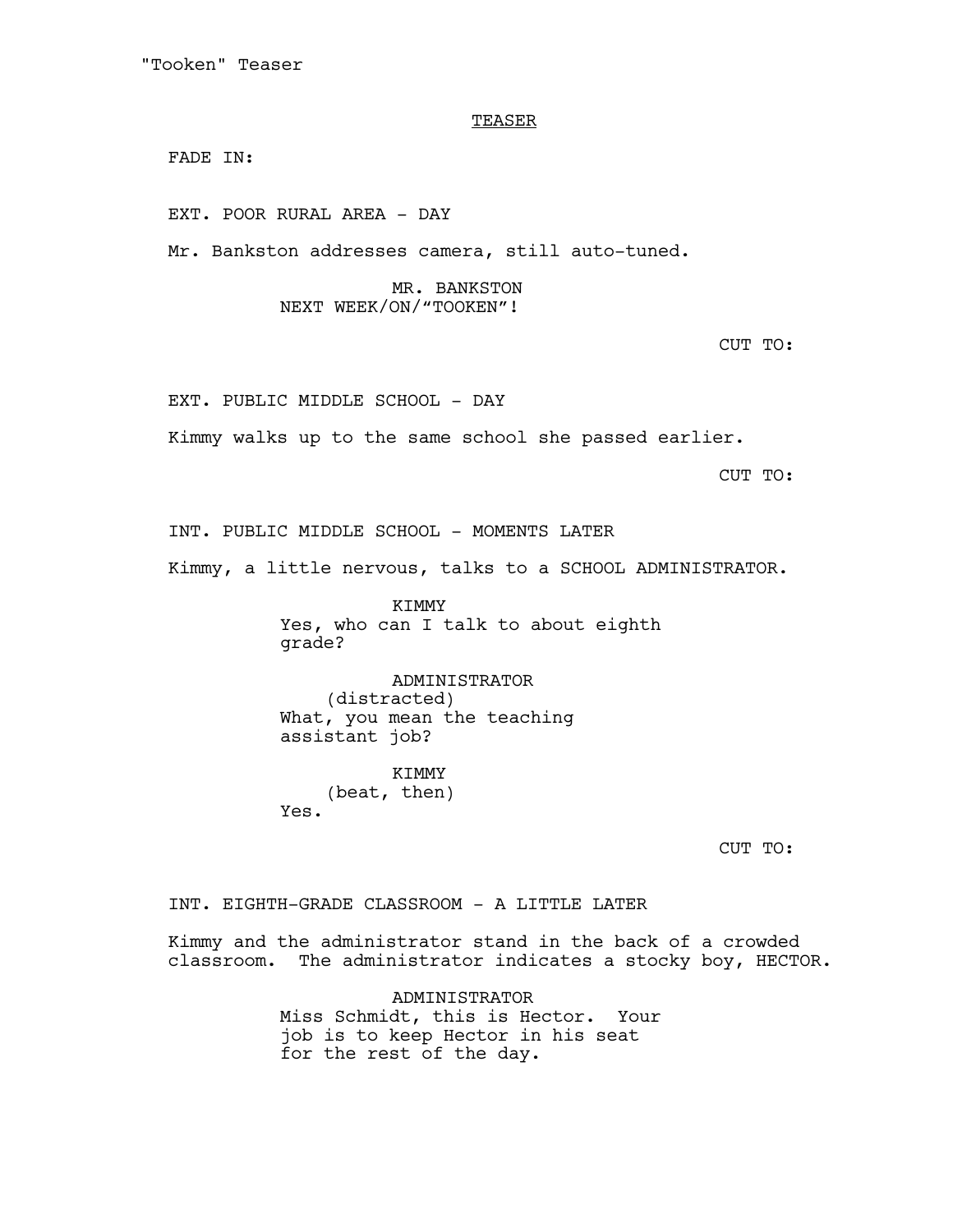HECTOR (scoffs) Good luck, lady.

CUT TO:

INT. EIGHTH-GRADE CLASSROOM - LATER

Kimmy kneels behind Hector, holding him in his chair.

HECTOR You ain't gonna be able to do this all day.

KIMMY (whispers) Hector, you have no idea what I'm capable of doing. Now listen to Mr. Morgan.

At the front of the class, the idealistic and attractive MR. MORGAN, 30s, tries to teach science.

> MR. MORGAN And then orbiting the nucleus are particles called electrons --

KIMMY (to Hector, quiet) Write down "electrons."

Hector reluctantly picks up his pencil and writes.

KIMMY (CONT'D) (psyched) We're gonna learn so much this year.

FADE OUT.

END OF TEASER